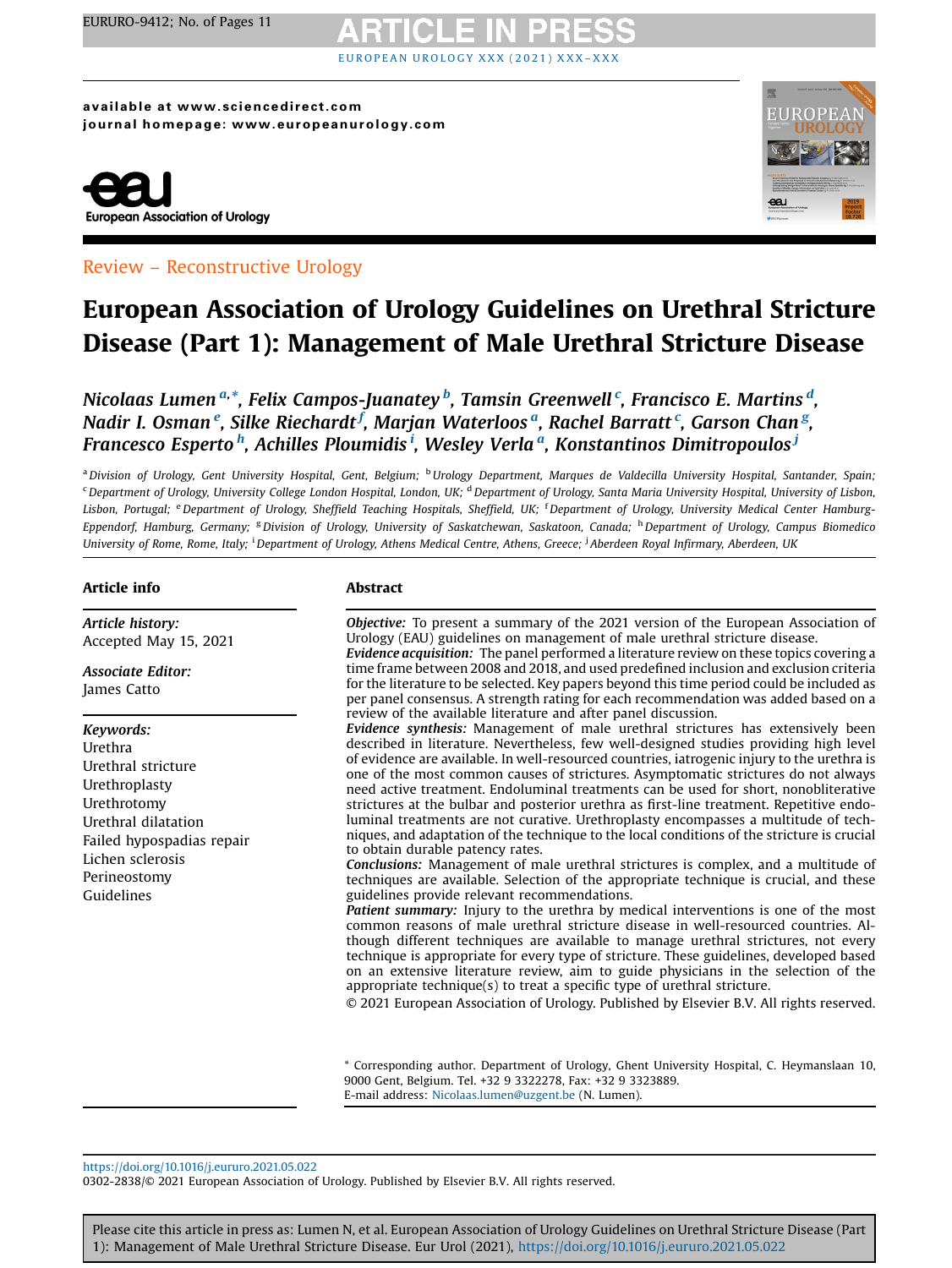### 1. Aetiology and guidelines on prevention

The following conditions have been identified as etiological factors of urethral stricture disease (USD) and some of these strictures can be prevented (Table 1):

- 1 Urethritis due to sexually transmitted infection was previously a major cause of USD in well-resourced countries accounting for 40% of all cases [\[1\]](#page-8-0). The widescale promotion of safe sexual practices and timely treatment with antimicrobials is thought to have led to the considerable reduction in the problem [\[1\]](#page-8-0). Infective urethritis now accounts for up to 3.7% of cases in wellresourced countries [\[1\]](#page-8-0) but continues to be the major cause (41.6%) of USD in low-resourced countries [\[2\]](#page-8-0).
- 2 Inflammation due to lichen sclerosus (LS) is the cause of USD in up to 13.4% of cases and is the most common cause of pan-USD (48.6%) [\[3\]](#page-8-0).
- 3 External trauma to the urethra is the second most common cause of USD in adults  $[1]$ . The bulbar urethra is the site most frequently affected by blunt trauma  $[4]$ , usually as a result of straddle injuries or kicks to the perineum. Penile fracture is associated with a urethral injury in 15% of cases [\[5\]](#page-8-0). Motor vehicle accidents associated with pelvic fractures are the main cause of blunt injuries to the posterior urethra [\[6\]](#page-8-0).
- 4 Iatrogenic injury to the urethra is one of the most common causes (32–79%) of USD in well-resourced countries [\[1,7\].](#page-8-0) Prevention of iatrogenic urethral injury represents the main way in which healthcare providers can prevent USD. Iatrogenic urethral injury most commonly results from urethral instrumentation (eg, catheterisation and cystoscopy), surgery for benign prostatic obstruction (BPO)/prostate cancer, or radiotherapy.
	- (a) Urethral catheterisation: This accounts for 11.2–16.3% of USD [\[1,3\].](#page-8-0) Hollingsworth et al [\[8\]](#page-8-0) reported a 3.4% urethral stricture rate or erosion after short-term catheterisation  $\left( < \frac{3}{2} \right)$  wk). The rate of traumatic insertion of a urethral catheter was found to be 3.2 per 1000 inpatients [\[9\].](#page-8-0) Catheter-related trauma can be prevented through several measures. Studies have indicated that around 25% of all indwelling catheterisations in hospitals were unnecessary or

| <b>Recommendations</b>                                                                                                                                                          | Strength<br>rating |
|---------------------------------------------------------------------------------------------------------------------------------------------------------------------------------|--------------------|
| Advise safe sexual practices, recognise symptoms of<br>sexually transmitted infections, and provide access<br>to prompt investigation and treatment for men with<br>urethritis. | Strong             |
| Avoid unnecessary urethral catheterisation.                                                                                                                                     | Strong             |
| Implement training programmes for physicians and<br>nurses performing urinary catheterisation.                                                                                  | Strong             |
| Do not use catheters larger than 18 Fr if urinary                                                                                                                               | Weak               |
| drainage only is the purpose.                                                                                                                                                   |                    |
| Avoid using noncoated latex catheters.                                                                                                                                          | Strong             |
| Do not perform urethrotomy routinely when there is<br>no pre-existent urethral stricture.                                                                                       | Strong             |

inappropriate [\[10\]](#page-8-0). A targeted training program on urethral catheterisation was shown to be effective in reducing iatrogenic urethral injuries [\[9\].](#page-8-0) Catheter diameter is suggested to be a possible contributing factor to USD due to a pressure effect on the urethral wall. Decreasing the catheter size from 22 Fr to 18 Fr significantly decreased the risk of fossa navicularis strictures (6.9% vs 0.9%,  $p = 0.02$ ) [\[11\]](#page-8-0). Catheter material may also have an influence on the occurrence of stricture, as noncoated latex catheters were associated with a greater incidence of urethritis and more stricture formation than silicone catheters [\[12\]](#page-8-0).

- (b) Transurethral prostate surgery: USD following transurethral prostate surgery occurs in 4.5–13% of cases [\[13\],](#page-8-0) whereas bladder neck stenosis (BNS) occurs in between 0.3% and 9.7% [\[14\].](#page-8-0) Transurethral surgery is the most common cause of iatrogenic USD accounting for 41% of all causes [\[7\]](#page-8-0). A systematic review showed no significant differences in USD and BNS rates by energy modality (monopolar, bipolar, holmium laser enucleation, and photoselective vaporisation) [\[13\]](#page-8-0). Routine preliminary urethrotomy prior to transurethral resection of the prostate (TURP) was not able to lower the stricture rate significantly compared with TURP alone (14% vs 21%) [\[15\]](#page-8-0).
- (c) Radical prostatectomy: Radical prostatectomy (RP) has been associated with vesicourethral anastomosis (VUA) stricture (VUAS) in 1–3% of cases [\[16\].](#page-8-0)
- (d) Prostate radiation and ablative treatments: USD occurs in 1.5% of patients undergoing external beam radiation therapy (EBRT), 1.9% having brachytherapy (BT), and 4.9% who receive combination EBRT-BTat around 4 yr of follow-up [\[17\]](#page-8-0). These strictures typically occur in the bulbomembranous urethra [\[1\].](#page-8-0) As opposed to RP, stricture incidence after irradiation increases with time [\[17,18\].](#page-8-0) For the ablative treatments, the stricture incidence after cryotherapy is 1.1–3.3% and that after high-intensity focused ultrasound is 1-31% [\[18\]](#page-8-0).
- 5 Failed hypospadias repair (FHR), which although sometimes considered as iatrogenic strictures, represent a very specific subtype and should be considered as a separate entity.
- 6 Congenital USD can only be diagnosed in the absence of other possible aetiologies [\[19\].](#page-8-0) Congenital strictures are thought to be consequent to incomplete or incorrect fusion of the urethra formed from the urogenital sinus, with the urethra formed following closure of the urethral folds. They typically have a deep bulbar location and are short.
- 7 Idiopathic USD is seen in, respectively, 34% and 63% of penile and bulbar strictures [\[20\]](#page-8-0).

#### 2. Conservative management

#### 2.1. Observation

Purohit et al [\[21\]](#page-8-0) observed patients with incidentally encountered strictures ( $\geq$ 16 Fr; [Table](#page-2-0) 2). No patient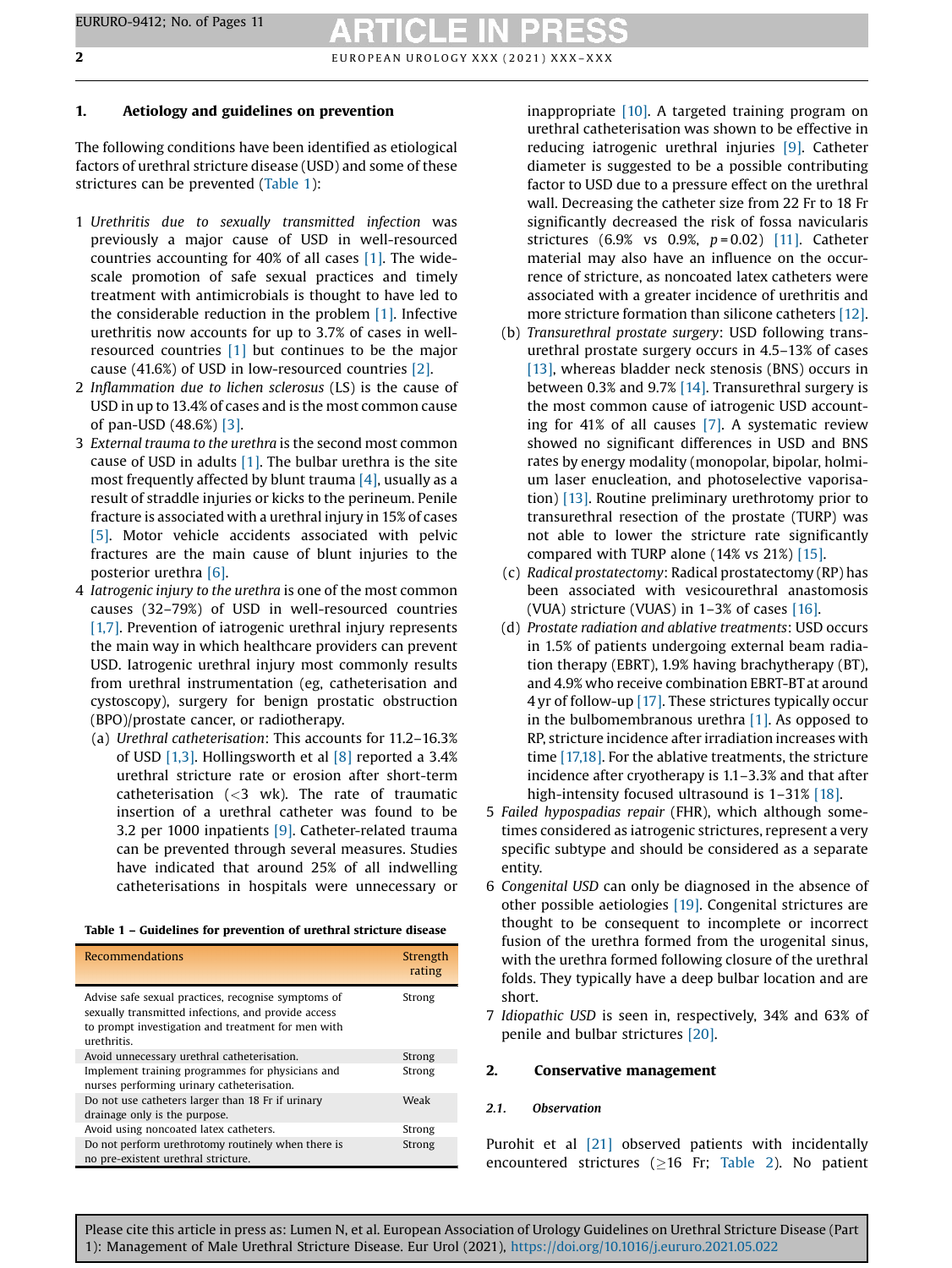$E$ UROPEAN UROLOGY XXX (2021) XXX-XXX  $\overline{\mathbf{3}}$ 

#### <span id="page-2-0"></span>Table 2 – Guidelines on conservative management

| <b>Recommendations</b>                                                                                                                     | Strength<br>rating |
|--------------------------------------------------------------------------------------------------------------------------------------------|--------------------|
| Do not intervene in patients with asymptomatic<br>incidental $($ >16 Fr) strictures.                                                       | Weak               |
| Consider long-term suprapubic catheter in patients<br>with radiation-induced bulbomembranous strictures<br>and/or poor performance status. | Weak               |

developed symptoms and none of them needed surgical intervention.

Another study observed an important discrepancy between cystoscopic recurrence and need for further intervention  $[22]$ . Patients with a large-calibre (>16 Fr) recurrence had 1- and 2-yr need for intervention rates of 4% and 12%, respectively. Of note, patients with small-calibre  $(<$ 16 Fr) recurrence had 1- and 2-yr need for intervention rates of only 41% and 49%, respectively. Patients who needed intervention had poorer patient-reported outcome measures suggesting clinical symptoms and bother.

#### 2.2. Suprapubic catheter

Fuchs et al [\[23\]](#page-8-0) evaluated 75 patients who were initially treated by suprapubic diversion for radiation-induced isolated bulbomembranous strictures (BMSs) [\[23\].](#page-8-0) Only 51% eventually decided to undergo urethroplasty after a mean follow-up period of 25 mo. Patients with concomitant stress urinary incontinence (SUI) opted more often to keep their suprapubic catheter as the SUI improved in 61% of cases. A suprapubic catheter is also an option in frail patients not able to undergo surgery or in patients who do not want (further) urethral surgery and are willing to accept the complications of a suprapubic catheter.

#### 3. Endoluminal treatment of anterior urethral strictures

This treatment category encompasses direct vision internal urethrotomy (DVIU) and dilatation (Table 3). Steenkamp et al [\[24\]](#page-8-0) randomised 210 patients with seemingly comparable nonobliterative strictures at all locations of the urethra to either filiform dilatation or DVIU, and showed that DVIU and dilatation are equally effective. As such, the indications for DVIU and dilatation at the anterior urethra are the same.

Patency rates vary considerably between 8% and 77% after DVIU (Supplementary Table 1) and between 35.5% and 92.3% after dilatation at various lengths of follow-up (Supplementary Table 2). Especially at the bulbar urethra, visually controlled dilatation might reduce complications (especially false passage, spongiosal perforation, and urethral bleeding) of blind dilatation [\[25\].](#page-8-0) Indication to perform DVIU/dilatation is dependent on various stricture characteristics that are prognostic for a successful outcome. Increasing stricture length, increasing stricture tightness, more than one stricture, location outside the bulbar urethra,

and prior failed endoluminal treatment were identified as predictors of stricture recurrence after DVIU/dilatation (Supplementary Table 1). DVIU at the penile urethra appears to have a higher risk for subsequent erectile dysfunction (ED) [\[26\].](#page-8-0) Based on these predictors, the most suitable indication for DVIU/dilatation appears to be previously untreated patients with a single, short (maximum 2 cm) bulbar stricture. For these selected patients, a 5 yr patency rate of 71% has been reported [\[27\]](#page-9-0). When DVIU was used for a short stricture recurrence after urethroplasty, patency rates of around 50% were reported [\[28\].](#page-9-0)

A systematic review reported no significant difference in patency rates after a first DVIU using laser versus cold knife (58.6% vs 42.7%;  $p = 0.09$ ). At the bulbar urethra, laser and cold knife DVIU yielded patency rates of 52.9% and 60%, respectively  $(p = 0.66)$  [\[29\].](#page-9-0)

Several strategies have been developed to improve patency rates after DVIU/dilatation. These strategies include intralesional injection with steroids [\[30\]](#page-9-0)/mitomycin C (MMC) [\[31\]](#page-9-0), intermittent self-dilatations ( $\pm$ intraurethral corticosteroids [\[30\]\)](#page-9-0) [\[32\],](#page-9-0) and temporary urethral stents [\[33\]](#page-9-0). Intermittent self-dilatations and local corticosteriods tend to stabilise the stricture and prolong the time to recurrence rather than keeping the patient stricture free. Intralesional MMC has encouraging results, but its use in the urethra is still off-label [\[31\].](#page-9-0) Stents must be used with caution because a history of failed stenting is a predictor of increased stricture complexity and need for more complex urethroplasty [\[34\]](#page-9-0).

| Table 3 – Guidelines on endoluminal treatment of anterior |  |  |
|-----------------------------------------------------------|--|--|
| urethral strictures                                       |  |  |

| <b>Recommendations</b>                                                                                                                                  | Strength<br>rating |
|---------------------------------------------------------------------------------------------------------------------------------------------------------|--------------------|
| Do not use direct vision internal urethrotomy (DVIU) for<br>penile strictures.                                                                          | Strong             |
| Do not use DVIU/dilatation as solitary treatment for long<br>$(>2 \text{ cm})$ segment strictures.                                                      | Strong             |
| Perform DVIU/dilatation for a primary, single, short<br>$(<$ 2 cm), and nonobliterative stricture at the bulbar<br>urethra.                             | Weak               |
| Perform DVIU/dilatation for a short recurrent stricture<br>after prior bulbar urethroplasty.                                                            | Weak               |
| Use either "hot" or "cold" knife techniques to perform<br>DVIU depending on the experience and resources.                                               | Weak               |
| Use visually controlled dilatation in preference to blind<br>dilatation.                                                                                | Weak               |
| Do not perform repetitive $(>2)$ DVIU/dilatations if<br>urethroplasty is a viable option.                                                               | Strong             |
| Perform intermittent self-dilatation (ISD) to stabilise the<br>stricture after dilatation/DVIU if urethroplasty is not a<br>viable option.              | Weak               |
| Use intraurethral corticosteroids in addition to ISD to<br>stabilise the urethral stricture.                                                            | Weak               |
| Do not use intralesional injections outside the confines<br>of a clinical trial.                                                                        | Weak               |
| Do not use permanent urethral stents.                                                                                                                   | Strong             |
| Do not use urethral stents for penile strictures.                                                                                                       | Strong             |
| Use a temporary stent for recurrent bulbar strictures<br>after DVIU to prolong time to next recurrence only if<br>urethroplasty is not a viable option. | Weak               |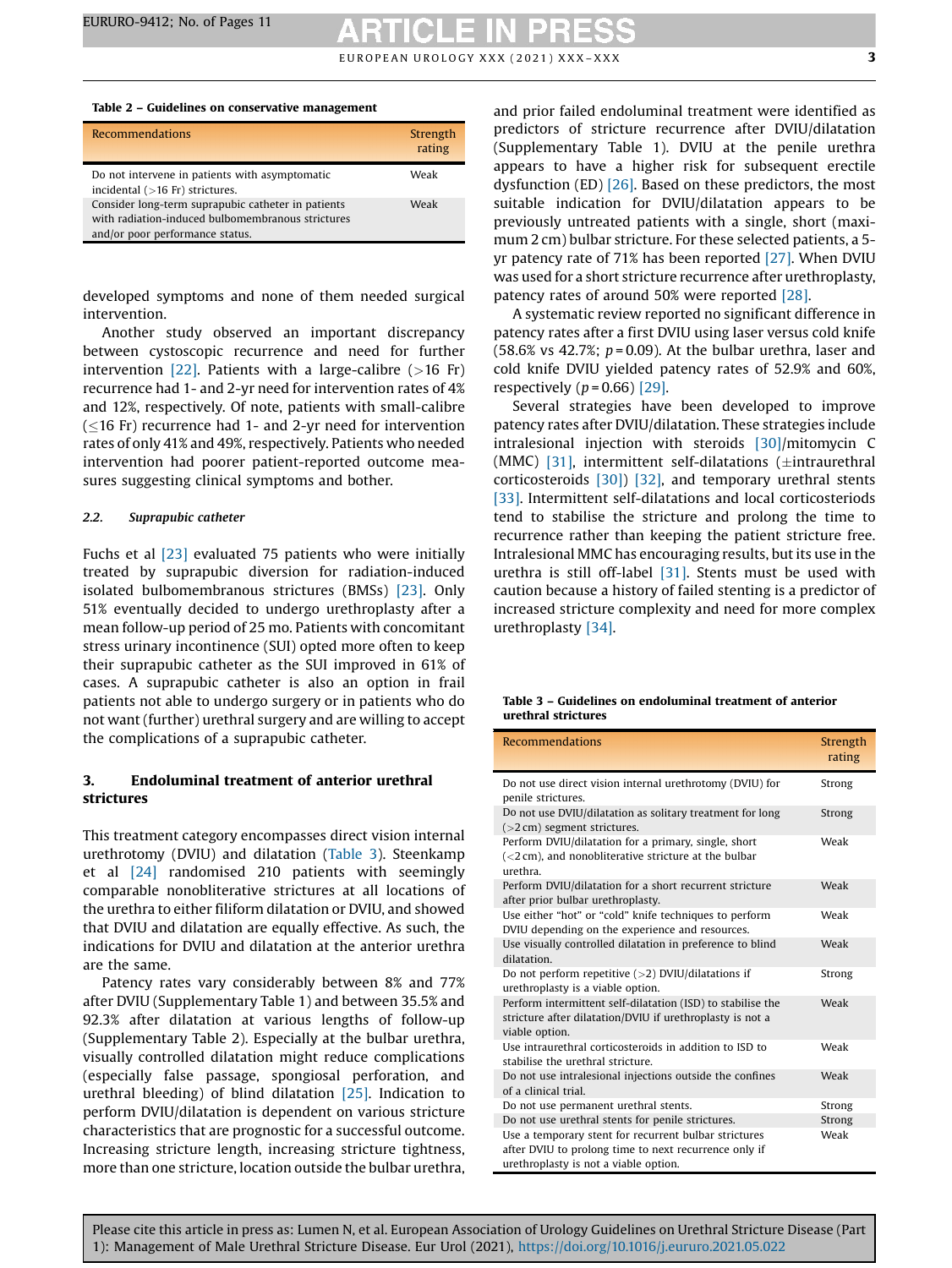### <span id="page-3-0"></span>4. Urethroplasty for anterior urethral strictures

#### 4.1. Distal urethral strictures (meatal stenosis and fossa navicularis strictures)

For meatal stenosis, the Malone meatoplasty (dorsal + ventral meatotomy) provides patency rates up to 100%, and 83% of patients were pleased with the cosmetic result (Table 4) [\[35\].](#page-9-0)

Skin flap meatoplasty showed patency rates ranging from 85% to 100% [\[36,37\].](#page-9-0) Patient satisfaction with postoperative outcomes and cosmesis was high (84– 100%), there were no cases of ED, and functional complaints were minimal (mainly spraying of the urine flow) [\[36,37\].](#page-9-0)

Patency rates with the use of grafts ranged from 69% to 91% [\[37,38\],](#page-9-0) and all patients were satisfied with cosmesis [\[38\].](#page-9-0)

#### 4.2. Penile strictures

Anastomotic urethroplasty has been discouraged due to the risk of chordee postoperatively. Nevertheless, it has been anecdotally performed in selected patients with very short  $(<$ 1 cm) strictures reporting a 93% patency rate [\[39\].](#page-9-0) In general, the choice is between single-stage and staged augmentation urethroplasty (Table 4).

#### 4.2.1. Staged augmentation urethroplasty

In general, reconstructive urologists tend to follow this approach in men with more complex USD (multiple interventions in the past, unfavourable clinical findings such as significant spongiofibrosis or scarring that requires excision, and poor quality of the urethral plate) [\[40\]](#page-9-0). An interval of at least 4–6 mo has been proposed before proceeding to the tubularisation of the urethra, provided that the graft has healed well  $[40,41]$ . A systematic review has shown an average patency rate of 90.5% with the use of

Table 4 – Guidelines on urethroplasty for meatal stenosis, fossa navicularis, and penile strictures

| <b>Recommendations</b>                                                                                                                                                                                              | Strength<br>rating |
|---------------------------------------------------------------------------------------------------------------------------------------------------------------------------------------------------------------------|--------------------|
| Offer open meatoplasty or distal urethroplasty to<br>patients with meatal stenosis or fossa navicularis/distal<br>urethral strictures                                                                               | Weak               |
| Offer men with penile urethral stricture disease<br>augmentation urethroplasty by either a single-stage or a<br>staged approach, taking into consideration previous<br>interventions and stricture characteristics. | Strong             |
| Proceed to the second stage of the procedure after an<br>interval of at least 4–6 mo and provided that outcome of<br>the first stage is satisfactory.                                                               | Weak               |
| Do not offer anastomotic urethroplasty to patients with<br>penile strictures $>1$ cm due to the risk of penile chordee<br>postoperatively.                                                                          | Strong             |
| Counsel patients with penile strictures that single-stage<br>procedures might be converted to staged ones in case of<br>adverse intraoperative findings.                                                            | Strong             |
| Perform single-stage oral mucosa graft urethroplasty in<br>the absence of adverse local conditions in men with<br>lichen sclerosus-related strictures.                                                              | Weak               |

all types of grafts after 22 mo of follow-up [\[41\].](#page-9-0) Up to 20% of patients will need a revision after the first stage [\[42\].](#page-9-0) In addition, after the first stage, a substantial number of patients (up to 45%) will refuse to proceed with further reconstructive surgery because they were satisfied with their functional status after the first stage [\[43\]](#page-9-0).

### 4.2.2. Single-stage augmentation urethroplasty

Single-stage urethroplasty avoids the need for multiple operations, the associated periprocedural risks, and the cosmetic and functional implications that by definition follow the first part of staged urethroplasties [\[44\].](#page-9-0) A critical factor is the careful selection of patients as men with long and/or complex strictures might not be good candidates for single-stage reconstruction. Sometimes, this selection can only be done based on intraoperative findings. Therefore, any scheduled single-stage procedure might be converted into a staged one [\[44\]](#page-9-0). A systematic review reported an overall patency rate of 75.7%, with an average follow-up of 32.8 mo [\[41\].](#page-9-0) No high-level evidence exists to state that one technique is superior to another, but it seems that the dorsal graft location is more commonly used than the ventral one [\[41\]](#page-9-0). FHR- and LS-related strictures are often considered complex strictures that should preferably be treated by staged urethroplasty [\[40\].](#page-9-0) However, in the absence of adverse local tissue conditions, a single-stage approach yields acceptable patency rates for both FHR- [\[43\]](#page-9-0) and LSrelated strictures [\[45\]](#page-9-0).

#### 4.3. Bulbar strictures

#### 4.3.1. Short (<2–3 cm) bulbar strictures

In fit patients, the choice is between excision and primary anastomosis (EPA) and free graft urethroplasty (FGU).

| Table 5 – Guidelines on urethroplasty for bulbar strictures |  |  |
|-------------------------------------------------------------|--|--|
|-------------------------------------------------------------|--|--|

| <b>Recommendations</b>                                                                                                                                                                           | Strength<br>rating |
|--------------------------------------------------------------------------------------------------------------------------------------------------------------------------------------------------|--------------------|
| Use transecting excision and primary anastomosis (tEPA)<br>for short post-traumatic bulbar strictures with (nearly)<br>complete obliteration of the lumen and full-thickness<br>spongiofibrosis. | Strong             |
| Use nontransecting excision and primary anastomosis or<br>free graft urethroplasty (FGU) instead of tEPA for short<br>bulbar strictures not related to straddle injury.                          | Weak               |
| Use FGU for bulbar strictures not amendable to excision<br>and primary anastomosis (EPA).                                                                                                        | Strong             |
| Use augmented anastomotic repair for bulbar strictures<br>not amenable to EPA, but with a short, nearly obliterative<br>segment within the whole strictured segment.                             | Weak               |
| Use the dorsal, dorsal-lateral, or ventral approach<br>according to surgical practice, expertise, and<br>intraoperative findings.                                                                | Strong             |
| Offer staged urethroplasty to men with complex anterior<br>urethral stricture disease not suitable for single-stage<br>urethroplasty and those who are fit for reconstruction.                   | Weak               |
| Do not perform staged bulbar urethroplasty for lichen<br>sclerosis if single-stage urethroplasty is possible.                                                                                    | Weak               |
| Consider staged procedure in patients unsure about<br>perineal urethrostomy versus urethral reconstruction.                                                                                      | Weak               |
| Warn men that staged urethroplasty may comprise more<br>than two stages.                                                                                                                         | Weak               |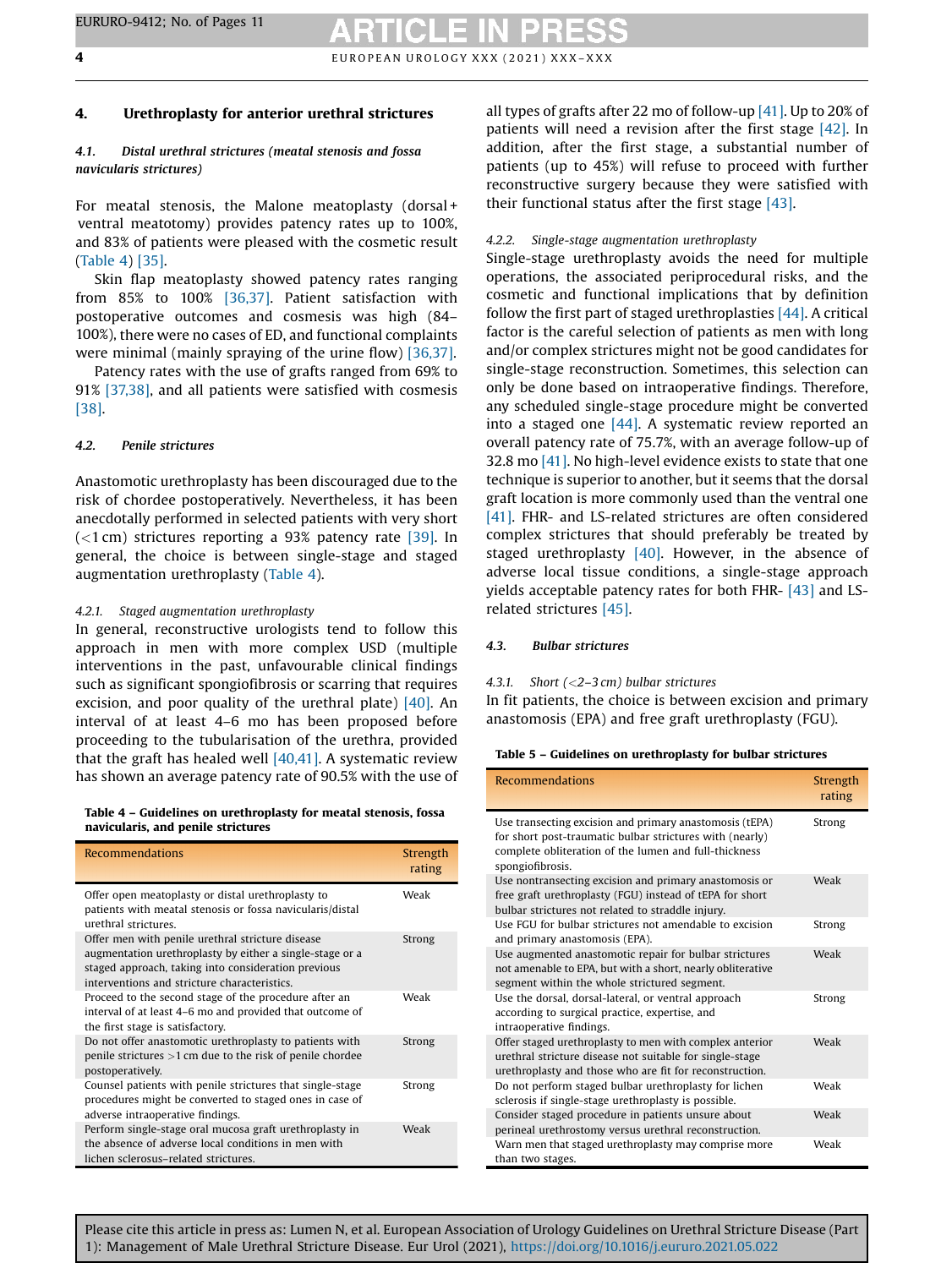4.3.1.1. Excision and primary anastomosis. Transecting EPA (tEPA) includes full-thickness resection of the segment of the bulbar urethra where the stricture and surrounding spongiofibrosis are located [\(Table](#page-3-0) 5). A review reported a composite patency rate of 93.8% [\[46\]](#page-9-0). ED (usually transient), cold feeling in the glans (3.2%), and decreased glandular tumescence (17%) are complications associated with tEPA [\[47\]](#page-9-0).

Bulbar strictures, with the exception of post-traumatic bulbar strictures, are usually not associated with complete obliteration and full-thickness spongiofibrosis. Therefore, complete excision of the surrounding spongious tissue with disruption of the antegrade blood flow of the urethra and corpus spongiosum can be regarded as excessive surgical trauma, and in this perspective, nontransecting EPA (ntEPA) has been described. Two series comparing tEPA with ntEPA reported comparable patency rates of 88.4–93.8% and 93.2– 97.9%, respectively, albeit follow-up was shorter with ntEPA [\[48,49\].](#page-9-0) After 6 mo, ntEPA had significantly lower ED rates than tEPA (4.3% vs 14.3%) [\[48\]](#page-9-0).

4.3.1.2. Free graft urethroplasty. Despite the very high patency rates of EPA, FGU has been performed for short bulbar strictures as well. This is mainly driven by reports of ED after EPA. A meta-analysis of ten papers comparing tEPA with FGU for short strictures found that tEPA is better than FGU in terms of patency rates (91.5% vs 70%), whilst FGU has fewer erectile complications (9% vs 25%) [\[50\].](#page-9-0) To date, no trials comparing ntEPA with FGU regarding patency outcomes and complications have been published.

#### 4.3.2. Long bulbar strictures

For strictures not amenable to EPA, FGU is the technique of choice. The patency rate of FGU of the bulbar urethra is 88% with 40 mo of follow-up [\[41\]](#page-9-0).

Augmented anastomotic repair (AAR) is also an option for these strictures. AAR can be offered if the stricture is too long (circa 2–4 cm) for tension-free EPA or for longer strictures with a short (nearly) obliterative segment. A patency rate after AAR of 91.9% with 28 mo of follow-up has been reported [\[51\]](#page-9-0). An alternative for strictures with a nearly obliterative or high-grade segment is double ventraldorsal onlay, and this technique yielded a patency rate of 91% after 22 mo of follow-up [\[41\]](#page-9-0).

Regarding the optimal site of graft placement (dorsal onlay, dorsal inlay, ventral onlay, and dorsolateral onlay), a systematic review was conducted. No significant differences were found regarding patency rate, ED, postvoid dribbling, or other complications [\[52\]](#page-9-0).

#### 4.3.3. Staged urethroplasty for bulbar strictures

Staged urethroplasty may be considered in case of local adverse conditions (fistula, false passage, abscess, cancer, severe spongiofibrosis, previous radiotherapy, and FHR; Supplementary Table 3). Patency rates of 33.3–90.1% at a mean follow-up of 11.2–32 mo have been described (Supplementary Table 3).

There is some controversy whether LS-related strictures should always be treated with staged urethroplasty. Warner et al [\[53\]](#page-9-0) reported, for LS-related bulbar strictures, a 52.2% patency rate for staged urethroplasty, whereas this was 86% for single-stage buccal mucosa urethroplasty ( $p < 0.01$ ).

Kozinn et al [\[54\]](#page-9-0) reported that 19% of patients declined retubularisation because they were satisfied with their voiding outcomes after first stage. In addition, 19% of men required a revision of their first-stage urethroplasty [\[54\]](#page-9-0).

#### 4.4. Penobulbar or panurethral strictures

The options for surgical reconstruction are various and often include combinations of different techniques or grafts (Table 6) other than oral mucosa graft (OMG) [\[53\].](#page-9-0) The patency rates are usually lower than in shorter reconstructions (Supplementary Table 4). Another option in patients refusing or unfit for complex reconstructive surgery is perineal urethrostomy (PU).

#### 4.5. Perineal urethrostomy

PU (Table 7) offers a solution in men with complex USD in whom:

- 1 There are no further options to restore urethral patency due to either multiple previous failed urethroplasties [\[55\]](#page-9-0) or there are multiple comorbidities precluding a more expansive surgical undertaking after failed endoscopic management [\[56\]](#page-9-0)
- 2 There is a lack of certainty on behalf of the surgeon regarding the most appropriate form of urethroplasty [\[55\]](#page-9-0)

#### Table 6 – Guidelines on urethroplasty for penobulbar/panurethral strictures

| <b>Recommendations</b>                                                                                                            | Strength<br>rating |
|-----------------------------------------------------------------------------------------------------------------------------------|--------------------|
| Offer panurethral urethroplasties in specialised<br>centres because different techniques and materials<br>might be needed.        | Weak               |
| Combine techniques to treat panurethral strictures if<br>one technique is not able to treat the whole extent of<br>the stricture. | Weak               |

#### Table 7 – Guidelines on perineal urethrostomy

| <b>Recommendations</b>                                                                                                                                                      | Strength<br>rating |
|-----------------------------------------------------------------------------------------------------------------------------------------------------------------------------|--------------------|
| Offer perineal urethrostomy as a management option to<br>men with complex anterior urethral stricture disease.                                                              | Strong             |
| Offer perineal urethrostomy to men with anterior<br>urethral stricture disease who are not fit or not willing to<br>undergo formal reconstruction.                          | Weak               |
| Choose the type of perineal urethrostomy based on<br>personal experience and patient characteristics.                                                                       | Weak               |
| Consider augmented Gil-Vernet Blandy perineal<br>urethrostomy or "7-flap" perineal urethrostomy in men<br>with proximal bulbar or membranous urethral stricture<br>disease. | Weak               |
| Consider "7-flap" urethroplasty in obese men.                                                                                                                               | Weak               |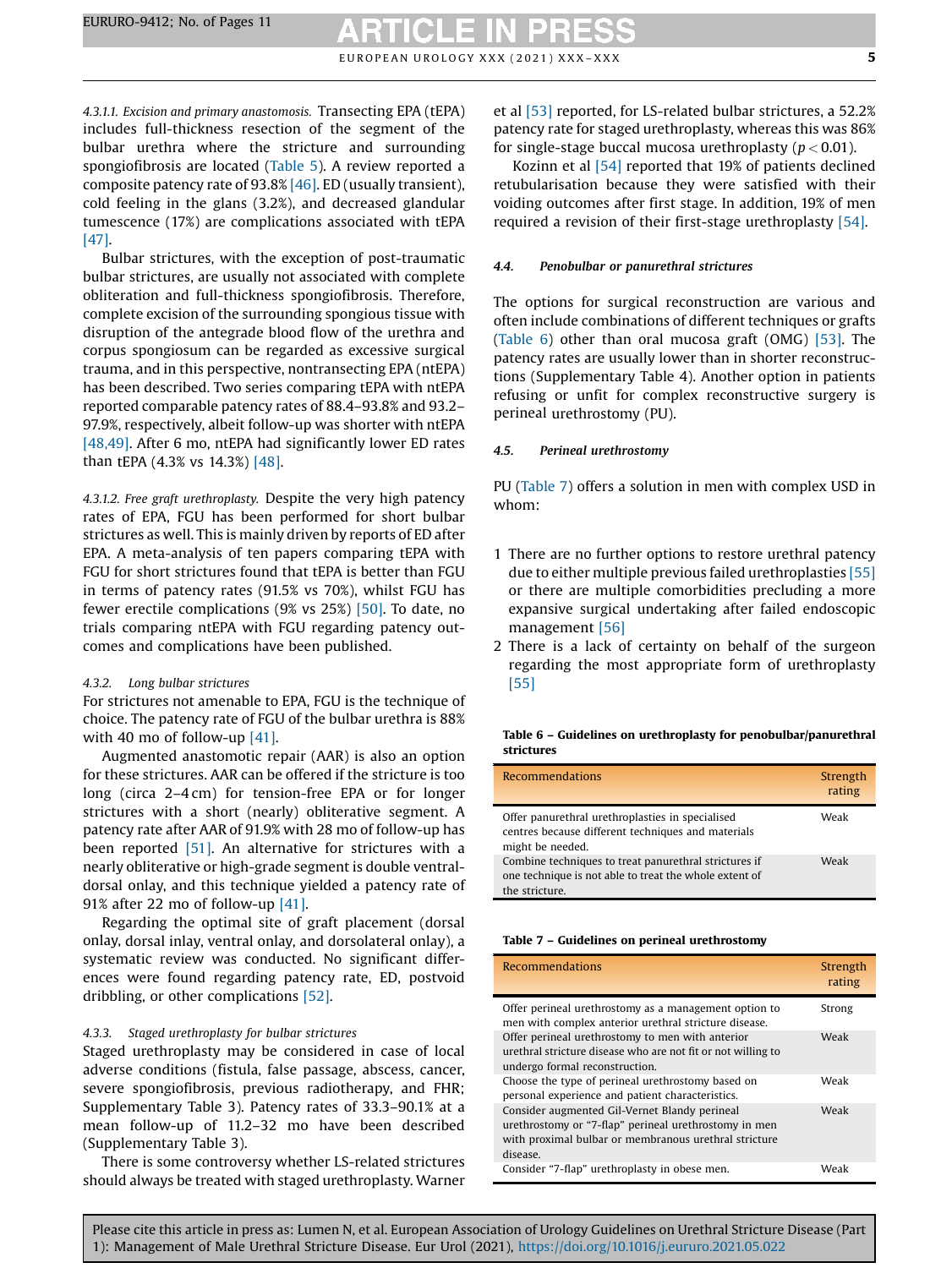Different techniques have been described (Johanson PU, Gil-Vernet-Blandy PU, loop PU, and 7-flap PU). Patency rates of 70–95% after 20–63 mo of follow-up have been described (Supplementary Table 5). Barbagli et al [\[55\]](#page-9-0) reported that 97.1% of men were satisfied or very satisfied with the outcome of their PU. Little data are available to determine the best technique for PU. The 7-flap PU has been developed for use in very obese patients or men with stricture extension into the proximal bulbar or membranous urethra [\[57\].](#page-9-0) Another option for strictures extending into the proximal bulbar or membranous urethra is the OMGaugmented Gil-Vernet-Blandy PU [\[56\]](#page-9-0).

#### 5. Endoluminal management of posterior urethral stenosis

Dilatation can be used for VUAS or radiation-induced BMS (Table 8). Patency rates vary widely between 0% and 89% (Supplementary Table 6). The risk of de novo urinary incontinence was low (0–11%), and no other complications were reported. It is of note that most series report on visually controlled dilatation in VUAS without complete obliteration (Supplementary Table 6) [58–[62\].](#page-9-0)

DVIU for nontraumatic posterior stenosis is mainly performed for VUAS and radiation-induced BMS. Patency after a first DVIU ranges between 25% and 80% (Supplementary Table 7). In series where pre-DVIU continence data were available, de novo urinary continence after DVIU ranges between 0% and 10% (Supplementary Table 7). It is noteworthy that 20–52% of pre-DVIU incontinent patients might experience improvement after DVIU [\[63,64\]](#page-9-0). For BNS, Redshaw et al [\[65\]](#page-9-0) reported inferior patency rates for cold knife versus hot knife incision (50% vs 63%;  $p = 0.03$ ).

Table 8 – Guidelines on endoluminal management of posterior urethral stenosis

| <b>Recommendations</b>                                                                                                                                                                                                                      | Strength<br>rating |
|---------------------------------------------------------------------------------------------------------------------------------------------------------------------------------------------------------------------------------------------|--------------------|
| Perform visually controlled dilatation or direct vision<br>internal urethrotomy (DVIU) as first-line treatment for a<br>nonobliterative vesicourethral anastomosis stricture (VUAS)<br>or radiation-induced bulbomembranous stricture (BMS) | Weak               |
| Do not perform deep incisions at the 6 and 12 o'clock<br>position during DVIU for VUAS or radiation-induced BMS.                                                                                                                            | Strong             |
| Perform transurethral resection or hot-knife DVIU as first-<br>line treatment for patients with nonobliterative bladder neck<br>stenosis (BNS) after surgery for benign prostatic obstruction.                                              | Strong             |
| Perform repetitive endoluminal treatments in<br>nonobliterative VUAS or BNS in an attempt to stabilise the<br>stricture                                                                                                                     | Weak               |
| Warn patients about the risk of de novo urinary incontinence<br>(UI) or exacerbation of existing UI after endoluminal<br>treatment                                                                                                          | Weak               |
| Do not use stents for strictures at the posterior urethra.                                                                                                                                                                                  | Weak               |
| Do not perform endoscopic treatment for an obliterative<br>stenosis                                                                                                                                                                         | Strong             |
| Perform one attempt at endoluminal treatment for a short,<br>nonobliterative post-traumatic stenosis.                                                                                                                                       | Weak               |
| Do not perform more than two DVIUs and/or dilatations for a<br>short and nonobliterative recurrence after excision and<br>primary anastomosis for a traumatic posterior stenosis if<br>long-term urethral patency is the desired intent.    | Weak               |

DVIU using the cut-to-the-light technique for complete obliterative stenosis is not advised because of a very low likelihood of durable patency and the risk of false passage towards the rectum [\[52\]](#page-9-0). Aggressive incisions at the 6 and 12 o'clock positions should be avoided because of the risk of, respectively, rectal injury and urosymphyseal fistulation, which is especially a concern after radiotherapy [\[66\].](#page-10-0)

Transurethral resection (TUR) can be performed in case of VUAS and BNS. Patency rate after TUR for VUAS is 40.2%, but at the cost of an incontinence rate of 13.8–50% [\[62,67\]](#page-9-0). Patency and incontinence rates of TUR for BNS are, respectively, 58.3% and 1.7% [\[67\].](#page-10-0)

Repetitive endoluminal treatments in nonobliterative VUAS, radiation-induced BMS, or BNS have the ability to stabilise the posterior stenosis and are easier to perform than reconstructive surgery, but ultimately 6–10% will be required urinary diversion [\[68\]](#page-10-0) or chronic suprapubic cystostomy [\[69\]](#page-10-0). Further attempts to stabilise the nontraumatic posterior stenosis include intralesional steroid injections (ISDs), intralesional injections, and stents. ISDs are possible but usually associated with reduced quality of life and poor patient compliance [\[70\].](#page-10-0) Patency rates with corticosteroid injections range between 50% and 100% [\[62,71\].](#page-9-0) Patency rates with MMC vary between 58% and 79% [\[65,72\].](#page-9-0) Redshaw et al [\[65\]](#page-9-0) also reported devastating complications (osteitis pubis, bladder neck necrosis, and rectourethral fistula) in 7% of patients after MMC injection. Patency rate of stents is 47% [\[73,74\]](#page-10-0) at the cost of a urinary incontinence rate of 19–82% [\[73,74\].](#page-10-0)

For a nonobliterative, short  $(1.5 \text{ cm})$  post-traumatic stenosis, one attempt of DVIU/dilatation can be performed. A composite patency rate of 20% has been reported (but with a mix of obliterative and nonobliterative stenoses) [\[6\].](#page-8-0) De novo urinary incontinence was reported in 4% of cases [\[6\].](#page-8-0) Repetitive endoluminal treatments are unlikely to be curative, delay the time to definitive cure, and can lead to more complications [\[75\].](#page-10-0)

#### 6. Urethroplasty for posterior urethral stenosis

#### 6.1. ReDo VUA for vesicourethral anastomotic stenosis after RP

This may be performed via a retropubic, perineal, combined abdominoperineal, or robot-assisted approach. A repeat (ReDo) VUA in nonirradiated patients yields patency rates of 60–91% [\(Table](#page-6-0) 9 and Supplementary Table 8). A ReDo VUA should be done only in patients with adequate bladder function and in the absence of (peri)urethral pathology (urethral necrosis, calcification, and fistulation). With the transperineal approach, urinary incontinence is inevitable, whereas this is only 0–58% with the retropubic approach (Supplementary Table 8).

#### 6.1.1. Posterior stenosis after surgery for BPO

Y-V or T-plasty is used for BNS refractory to endoscopic treatments. Patency rates vary between 83% and 100%, with 14–45 mo of follow-up. De novo incontinence rate ranges from 0% to 14% (Supplementary Table 9).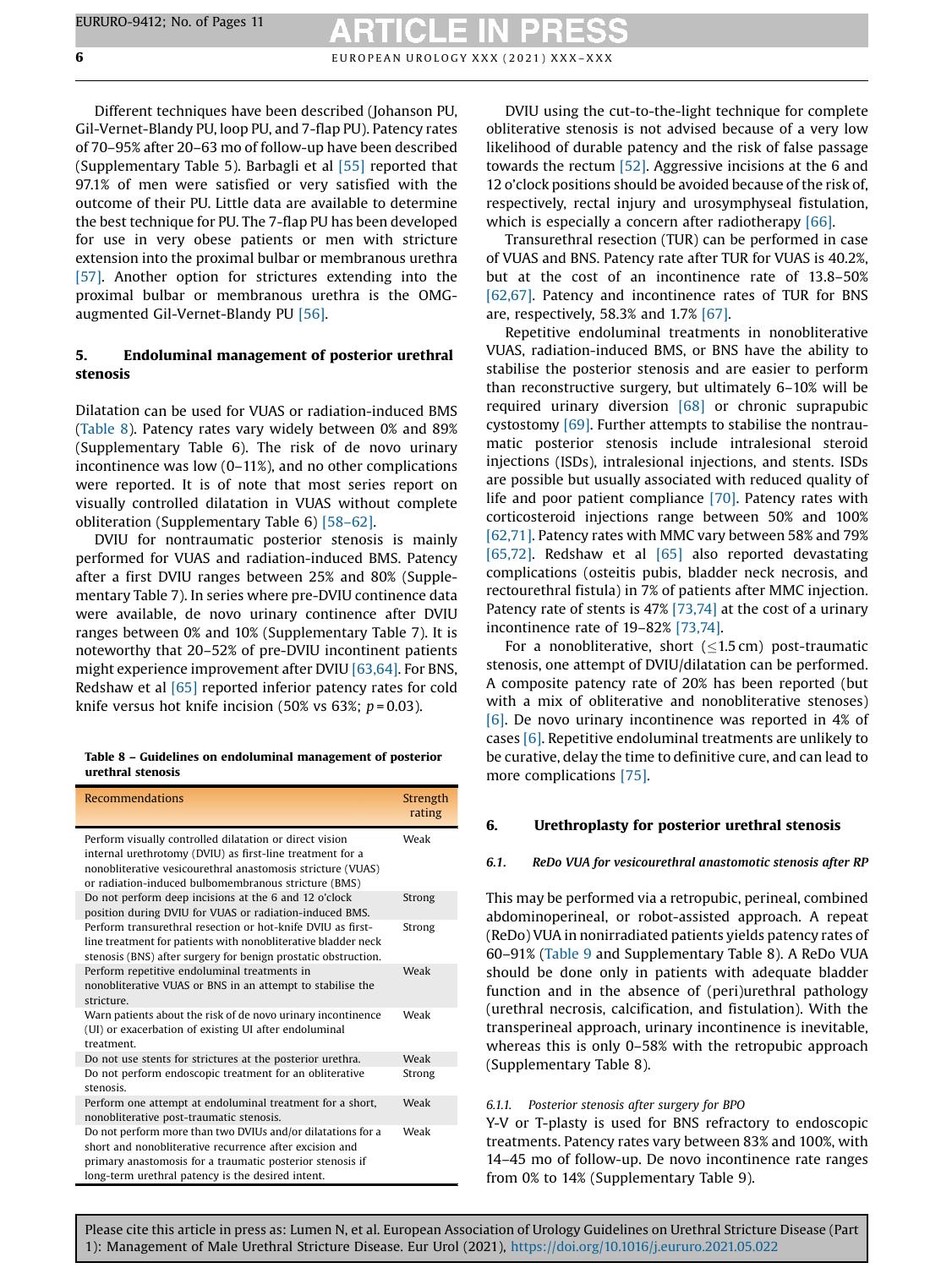#### <span id="page-6-0"></span>Table 9 – Guidelines on urethroplasty and reconstructive surgery for posterior urethral stenosis

| <b>Recommendations</b>                                                                                                                                                                                                                    | Strength<br>rating |
|-------------------------------------------------------------------------------------------------------------------------------------------------------------------------------------------------------------------------------------------|--------------------|
| Perform repeat (ReDo) vesicourethral anastomosis (VUA)<br>in nonirradiated patients and irradiated patients with<br>adequate bladder function with obliterative VUA<br>stricture or VUA stricture refractory to endoluminal<br>treatment. | Weak               |
| Warn patients that urinary incontinence (UI) is<br>inevitable after transperineal ReDo VUA and that<br>subsequent anti-UI surgery might be needed in a next<br>stage after at least 3-6 mo.                                               | Strong             |
| Offer ReDo VUA by retropubic approach if the patient is<br>preoperatively continent.                                                                                                                                                      | Weak               |
| Perform bladder neck reconstruction with Y-V or T-plasty<br>for treatment refractory bladder neck stenosis (BNS).                                                                                                                         | Weak               |
| Warn patients about de novo UI after reconstruction for<br>BNS or bulbomembranous stricture (BMS) with previous<br>benign prostatic obstruction surgery as aetiology.                                                                     | Strong             |
| Use either excision and primary anastomosis (EPA) or<br>augmentation urethroplasty for short $(<2.5$ cm)<br>radiation-induced BMS refractory to endoscopic<br>treatment depending on surgeon's experience.                                | Weak               |
| Perform augmentation urethroplasty for long $(>2.5 \text{ cm})$<br>radiation-induced BMS.                                                                                                                                                 | Weak               |
| Warn patients about the risk of de novo incontinence and<br>new-onset erectile dysfunction after urethroplasty for<br>radiation-induced BMS.                                                                                              | Strong             |
| Offer salvage prostatectomy in motivated and fit patients<br>with adequate bladder function in case of a prostatic<br>stricture due to irradiation or high-energy treatment.                                                              | Weak               |
| Perform urinary diversion in recurrent or complex cases<br>with loss of bladder capacity and/or incapacitating local<br>symptoms.                                                                                                         | Weak               |
| Perform cystectomy during urinary diversion in case of<br>intractable bladder pain, spasms, and/or haematuria.                                                                                                                            | Weak               |
| Perform open reconstruction for post-traumatic<br>posterior stenosis only in high-volume centres.                                                                                                                                         | Weak               |
| Perform progressive perineal excision and EPA for<br>obliterative stenosis.                                                                                                                                                               | Strong             |
| Perform progressive perineal EPA for nonobliterative<br>stenosis after failed endoluminal treatment.                                                                                                                                      | Strong             |
| Perform a midline perineal incision to gain access to the<br>posterior urethra.                                                                                                                                                           | Strong             |
| Do not perform total pubectomy during<br>abdominoperineal reconstruction.                                                                                                                                                                 | Strong             |
| Reserve abdominoperineal reconstruction for<br>complicated situations including very long distraction<br>defect, paraurethral bladder base fistula, trauma-related<br>rectourethral fistula, and bladder neck injury.                     | Weak               |
| Perform another urethroplasty after the first failed<br>urethroplasty in motivated patients not willing to accept<br>palliative endoluminal treatments or urinary diversion.                                                              | Weak               |
| Use a local tissue flap to fill up excessive dead space or<br>after correction of a concomitant rectourethral fistula.                                                                                                                    | Weak               |

BMSs are managed as bulbar strictures and can be treated by EPA or augmentation urethroplasty. As reconstruction is in proximity of the external sphincter and the bladder neck was already damaged during BPO surgery, the risk of incontinence (up to 25%) is present [\[76\]](#page-10-0).

#### 6.2. Radiation/high-energy–induced posterior strictures

Most radiation-induced BMSs are short, and in these cases EPA is possible. Patency rates vary between 67% and 95% [76–[79\]](#page-10-0). De novo urinary incontinence was reported in 33–36% of cases [76–[78,80\].](#page-10-0)

EPA will not be possible for BMS with a long bulbar segment. Both dorsal and ventral onlay have been described. Patency rates with augmentation urethroplasty vary between 50% and 83% [\[77,79,81,82\]](#page-10-0), with de novo incontinence ranging between 11% and 50% [\[77,81,82\]](#page-10-0).

Prostatic strictures refractory to TUR and with good bladder capacity might be salvaged by RP considering the associated morbidity (rectal injury, VUAS, and incontinence). Mundy and Andrich [\[83\]](#page-10-0) treated nine patients, with patency in six (67%) and one (11%) needing an artificial urinary sphincter for severe incontinence.

Cases with impaired bladder function, urethral necrosis, and/or periurethral pathology should be considered for supravesical diversion, especially if a suprapubic catheter is not tolerated due to bladder pain or spasms. Intractable haematuria or fistulation might be other reasons to abandon the urethral outlet [\[83\]](#page-10-0).

#### 6.2.1. Post-traumatic posterior stenosis

Progressive perineal EPA is the standard treatment for an obliterative stenosis and for a nonobliterative stenosis as the first approach or after failure of primary endoluminal treatment. The overall patency rate after deferred EPA is 85.7% [\[6\]](#page-8-0). Incontinence is rare (6.8%) with EPA and is usually due to incompetence of the bladder neck, although an incompetent bladder neck does not necessarily result in incontinence after urethroplasty [\[6\].](#page-8-0) Erectile function does not deteriorate after EPA or might even improve [\[84\]](#page-10-0).

A combined transpubic abdominoperineal approach is necessary only in complicated cases such as those with associated paraurethral bladder base fistula, trauma-related rectourethral fistula, and bladder neck injury [\[85\].](#page-10-0) Total pubectomy during transpubic abdominoperineal reconstruction has a higher complication rate (bleeding, pelvic instability, and dead space) than partial (superior or inferior) pubectomy, with no gain in surgical exposure [\[86\].](#page-10-0)

In case of a recurrent stenosis, a ReDo urethroplasty is possible using different types of techniques (Supplementary Table 8). In case of excessive dead space after resection of the fibrosis, gracilis muscle [\[87\]](#page-10-0) or omental flaps [\[88\]](#page-10-0) have been advised. The patency rate of different types of ReDo urethroplasty varies between 37.5% and 100% (Supplementary Table 8). An alternative is to abandon the normal urinary outlet and opt for Mitrofanoff vesicostomy, PU (if local perineoscrotal skin is suitable), or permanent suprapubic diversion [\[89\]](#page-10-0).

#### 7. Tissue transfer

#### 7.1. Comparison of grafts with flaps

Two small randomised controlled trials reported similar patency rates between grafts and flaps [\(Table](#page-7-0) 10). However, flaps were associated with more morbidity (superficial penile skin necrosis, penile torsion, penile hypoesthesia, and postvoid dribbling) and longer operation time [\[90,91\].](#page-10-0)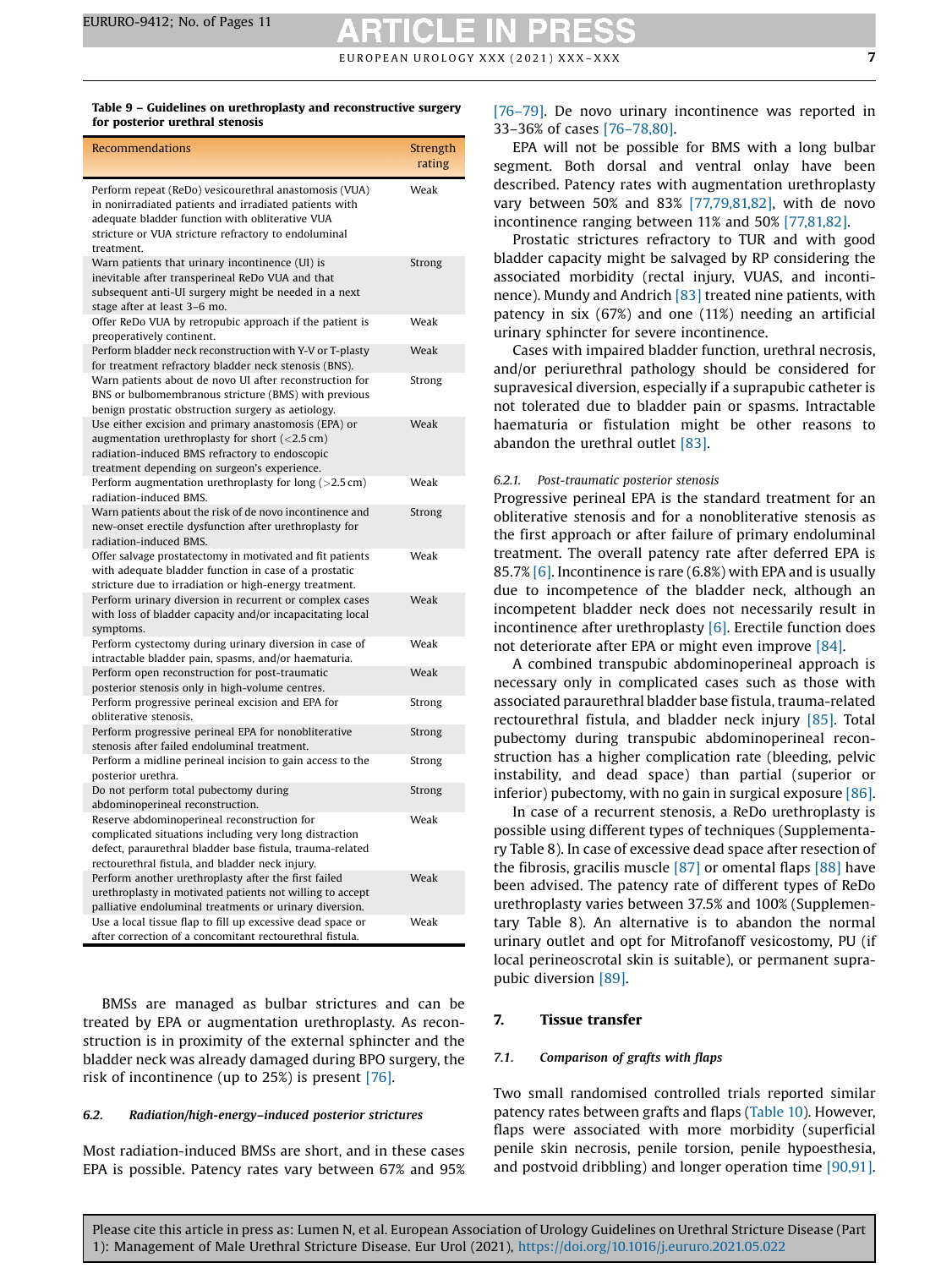<span id="page-7-0"></span>

| Table 10 – Guidelines on tissue transfer in urethroplasty |  |  |  |  |  |  |  |  |
|-----------------------------------------------------------|--|--|--|--|--|--|--|--|
|-----------------------------------------------------------|--|--|--|--|--|--|--|--|

| <b>Recommendations</b>                                                                                                                                                 | Strength<br>rating |
|------------------------------------------------------------------------------------------------------------------------------------------------------------------------|--------------------|
| Use a graft above a flap when both options are equally<br>indicated.                                                                                                   | Strong             |
| Do not use grafts in a tubularised fashion in a single-<br>stage approach.                                                                                             | Strong             |
| Use flaps in case of poor vascularisation of the urethral<br>bed.                                                                                                      | Weak               |
| Do not use hair-bearing perineal or scrotal flaps unless<br>no other option is feasible.                                                                               | Strong             |
| Use buccal or lingual mucosa if a graft is needed and<br>these grafts are available.                                                                                   | Weak               |
| Inform the patient about the potential complications of<br>the different types of oral grafting (buccal vs lingual vs<br>lower lip) when an oral graft is proposed.    | Strong             |
| Use penile skin if buccal/lingual mucosa is not available,<br>suitable, or accepted by the patient for reconstruction.                                                 | Weak               |
| Do not use genital skin graft in case of lichen sclerosus.                                                                                                             | Strong             |
| Do not use cell-free tissue-engineered grafts in case of<br>extensive spongiofibrosis, after failed previous<br>urethroplasty, or in case of stricture length $>4$ cm. | Weak               |
| Do not use autologous tissue-engineered oral mucosa<br>grafts outside the frame of a clinical trial.                                                                   | Strong             |

Castagnetti and Rigamonti [\[92\]](#page-10-0) showed that grafts used as a tube have a significantly higher complication rate than onlay grafts (odds ratio: 5.86; 95% confidence interval: 1.5– 23.4). Iqbal et al [\[93\]](#page-10-0) have shown an encouraging 87% stricture-free rate in 23 patients who were offered singlestage tubed skin flap urethroplasty. Therefore, if there is a need to reconstruct a complete urethral segment with a tissue-transfer tube in a one-stage operation, flaps are usually the preferred option. As flaps carry their own vascular supply to the reconstruction site, they do not rely on the local vascularisation of the recipient site. Therefore, they need to be considered in case of poor urethral vascularisation (eg, after irradiation or dense scarring after previous urethroplasty) [\[94\]](#page-10-0).

#### 7.2. Comparison of different types of flaps

Fu et al [\[95\]](#page-10-0) demonstrated that penile skin flaps had a significantly better urethral patency rate than scrotal and perineal skin flaps (respectively, 87.7%, 69%, and 66.7%). The hair-bearing perineal and scrotal skin flaps are associated with hairball formation and chronic infection, which may cause failure of the repair [\[96\].](#page-10-0)

#### 7.3. Comparison of different types of grafts

In case of LS, Trivedi et al [\[97\]](#page-10-0) demonstrated a significantly higher urethral patency rate when using nongenital mucosal grafts for reconstruction (82.6%) than when using genital skin grafts (4%) [\[97\]](#page-10-0).

A pooled analysis of nonrandomised studies comparing buccal mucosa ( $n = 483$ ) with penile skin ( $n = 428$ ) found a better urethral patency rate for buccal mucosa (85.9% vs 81.8%). However, the results might be biased because of the longer follow-up time and longer stricture length in the penile skin group [\[98\]](#page-10-0).

OMGs comprise buccal mucosa graft (BMG), lingual mucosa graft (LMG), and lower lip mucosa graft. A systematic review of studies comparing LMG with BMG showed no significant differences in urethral patency and overall long-term complication rate [\[99\].](#page-10-0) The use of lower lip mucosa can lead to permanent sequelae (persistent discomfort, neurosensory deficits, salivary flow changes, and important aesthetic changes) at the donor site, which have not been described with lingual mucosa [\[100\].](#page-10-0)

Beyond the OMG and penile skin graft, a multitude of other autologous grafts have been described with a patency rate of 81–91% (Supplementary Table 9). Owing to the limited experience with these grafts, they should be considered only if oral mucosa and penile skin are not available, indicated, or desired.

The main advantage of cell-free tissue-engineered grafts is the off-the-shelf availability [\[101\].](#page-10-0) The results are disappointing in case of an unhealthy urethral bed [\[102\]](#page-10-0) or a stricture length of  $>4$  cm [\[103\].](#page-10-0) A prospective, multicentre study evaluating autologous tissue-engineered OMG reported 12- and 24-mo urethral patency rates of, respectively, 67.3% and 58.2%. Oral adverse events were minimal [\[104\].](#page-10-0)

Author contributions: Nicolaas Lumen had full access to all the data in the study and takes responsibility for the integrity of the data and the accuracy of the data analysis.

Study concept and design: Lumen, Campos-Juanatey, Greenwell, Martins, Osman, Riechardt, Waterloos, Barratt, Chan, Esperto, Ploumidis, Verla, Dimitropoulos.

Acquisition of data: Lumen, Campos-Juanatey, Greenwell, Martins, Osman, Riechardt, Waterloos, Barratt, Chan, Esperto, Ploumidis, Verla, Dimitropoulos.

Analysis and interpretation of data: Lumen, Campos-Juanatey, Greenwell, Martins, Osman, Riechardt, Waterloos, Barratt, Chan, Esperto, Ploumidis, Verla, Dimitropoulos.

Drafting of the manuscript: Lumen, Campos-Juanatey, Greenwell, Martins, Osman, Riechardt, Waterloos, Barratt, Chan, Esperto, Ploumidis, Verla, Dimitropoulos.

Critical revision of the manuscript for important intellectual content: Esperto, Ploumidis, Verla, Dimitropoulos, Lumen.

Statistical analysis: None.

Obtaining funding: None.

Administrative, technical, or material support: Lumen, Campos-Juanatey, Osman, Dimitropoulos.

Supervision: Lumen.

Other: None.

Financial disclosures: Nicolaas Lumen certifies that all conflicts of interest, including specific financial interests and relationships and affiliations relevant to the subject matter or materials discussed in the manuscript (eg, employment/affiliation, grants or funding, consultancies, honoraria, stock ownership or options, expert testimony, royalties, or patents filed, received, or pending), are the following: Nicolaas Lumen: receipt of grants/research supports from Bayer Sa Nv., Bayer, and Janssen; company speaker honorarium from Bayer and Janssen; trial participation in Janssen (Galamad), Roche (Ipatential), Pfizer Belgium, and AstraZeneca N.V. Felix Junatey-Campos: company consultant for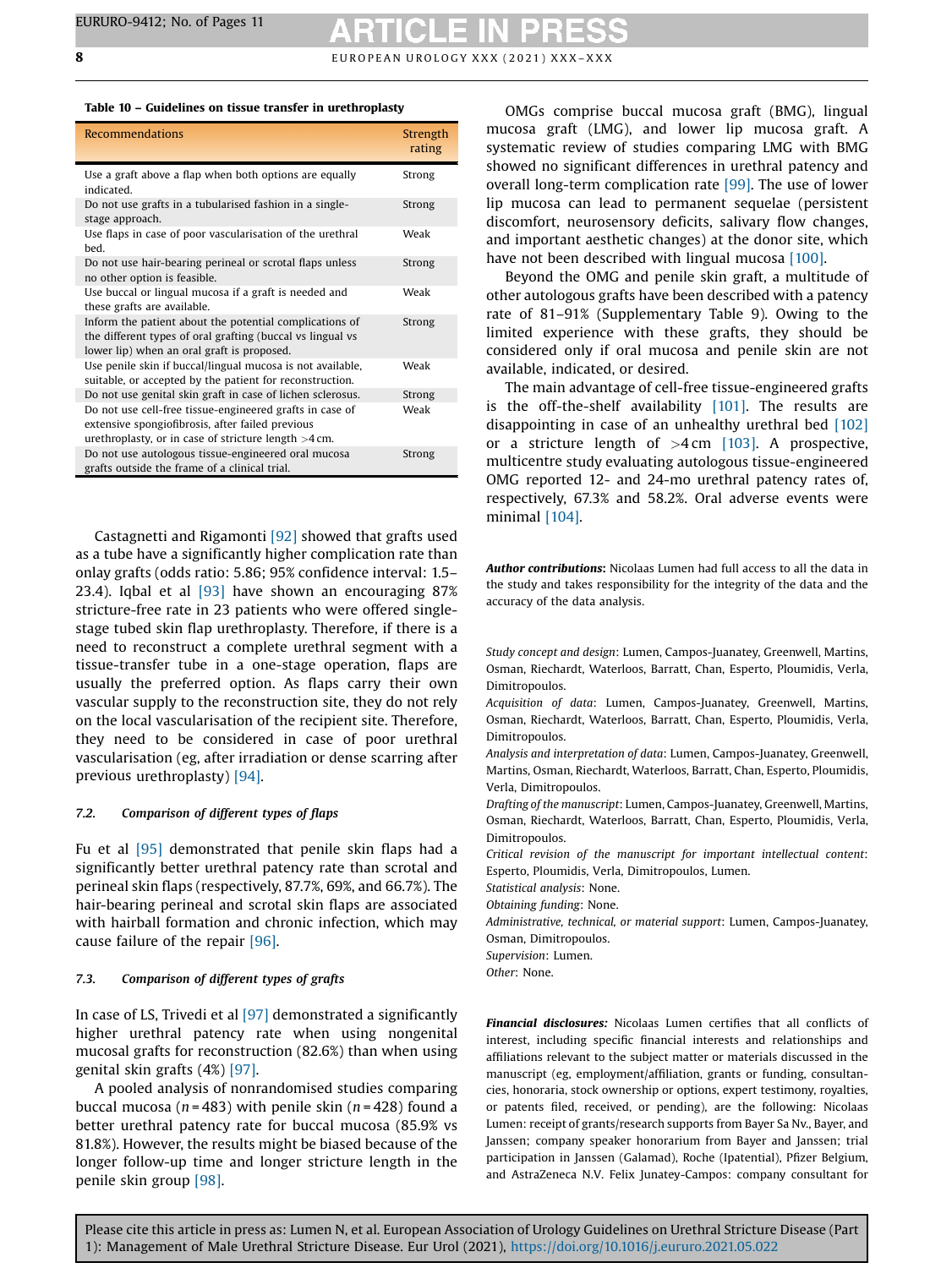EUROPEAN UROLOGY XXX (2021) XXX-XXX  $\qquad \qquad \qquad$ 

<span id="page-8-0"></span>Boston Scientific; company speaker honorarium from ROVI; fellowship and travel grants from Rubio, SOBI, Janssen, and Almirall S.A. Tamsin Greenwell: participation in company-sponsored speaker's bureau of Allergan; fellowship and travel grants from SPE Pharma, Astellas, and Medtronic; company speaker honorarium from Genesis Medical, Allergan, Astellas, and Colplast; trial participation in Medtronic and Axonics; receipt of grants/research supports from Contura; educational meeting sponsorship towards the costs of the annual UCLH Basics and Advanced Urodynamics Courses from Laborie; sponsorship of surgical education from Boston Scientific and Medtronic; education meeting sponsorship towards the running costs of the annual Female Urology and Urogynaecology Masterclass at UCLH from Boston Scientific, Allergan, Medtronic, Axonics, Contura, Laborie, Ferring, Pierre Fabre, Vesica Urology, and Aspire Pharma; educational meeting sponsorship for annual National Service Optimisation Masterclass in Botulinum Toxin from Allergan, Laborie; other: immediate past chair BAUS FNUU Committee—demit 31/12/18—role in guiding BAUS policy on functional, neuro-urology and urodynamics and developing and organising FNUU offer at BAUS annual meeting; member of the editorial board of the Journal of Clinical Urology—responsibility for CPD commission. Nadir I. Osman: receipt of honoraria or consultation fees from Astellas. Francesco Esperto: financial other: Biohealth Italia—database manager. Achilles Ploumidis: director or employee of Athens Private Practice of Robotics & Endoscopic Urology P.C.; company speaker honorarium from ESU, OLV Robotic Surgical Institute, and EUREP; fellowship and travel grants from Astellas; EAU/AUA exchange program; Member of Hellenic Society of Reproductive Medicine [\(www.eeai.gr](http://www.eeai.gr)). Konstantinos Dimitropoulos, Francisco Martins, Silke Riechardt, Marjan Waterloos, Rachel Barratt, Roberto La Rocca, Yuhong Yuan, and Wesley Verla: no conflict of interest.

#### Funding/Support and role of the sponsor: None.

#### Appendix A. Supplementary data

Supplementary material related to this article can be found, in the online version, at doi[:https://doi.org/10.1016/j.](https://doi.org/10.1016/j.eururo.2021.05.022) [eururo.2021.05.022](https://doi.org/10.1016/j.eururo.2021.05.022).

#### References

- [1] Lumen N, Hoebeke P, [Willemsen](http://refhub.elsevier.com/S0302-2838(21)00391-2/sbref0005) P, De Troyer B, Pieters R, Oosterlinck W. Etiology of urethral [stricture](http://refhub.elsevier.com/S0302-2838(21)00391-2/sbref0005) disease in the 21st century. J Urol [2009;182:983](http://refhub.elsevier.com/S0302-2838(21)00391-2/sbref0005)–7.
- [2] Heyns C, Van der Merwe J, Basson A, Van der Merwe A, [Etiology](http://refhub.elsevier.com/S0302-2838(21)00391-2/sbref0010) of male urethral [strictures-Evaluation](http://refhub.elsevier.com/S0302-2838(21)00391-2/sbref0010) of temporal changes at a single center, and review of the literature. African J Urol [2012;18:4](http://refhub.elsevier.com/S0302-2838(21)00391-2/sbref0010)–9.
- [3] Palminteri E, [Berdondini](http://refhub.elsevier.com/S0302-2838(21)00391-2/sbref0015) E, Verze P, De Nunzio C, Vitarelli A, Carmignani L. Contemporary urethral stricture [characteristics](http://refhub.elsevier.com/S0302-2838(21)00391-2/sbref0015) in the developed world. Urology [2013;81:191](http://refhub.elsevier.com/S0302-2838(21)00391-2/sbref0015)–6.
- [4] Latini JM, McAninch JW, Brandes SB, Chung JY, [Rosenstein](http://refhub.elsevier.com/S0302-2838(21)00391-2/sbref0020) D. SIU/ ICUD consultation on urethral strictures: [epidemiology,](http://refhub.elsevier.com/S0302-2838(21)00391-2/sbref0020) etiology, anatomy, and [nomenclature](http://refhub.elsevier.com/S0302-2838(21)00391-2/sbref0020) of urethral stenoses, strictures, and pelvic fracture urethral [disruption](http://refhub.elsevier.com/S0302-2838(21)00391-2/sbref0020) injuries. Urology 2014;83 (3 [Suppl\):S1](http://refhub.elsevier.com/S0302-2838(21)00391-2/sbref0020)–7.
- [5] Falcone M, Garaffa G, Castiglione F, Ralph DJ. Current [management](http://refhub.elsevier.com/S0302-2838(21)00391-2/sbref0025) of penile fracture: an [up-to-date](http://refhub.elsevier.com/S0302-2838(21)00391-2/sbref0025) systematic review. Sex Med Rev [2018;6:253](http://refhub.elsevier.com/S0302-2838(21)00391-2/sbref0025)–60.
- [6] Barratt RC, Bernard J, Mundy AR, [Greenwell](http://refhub.elsevier.com/S0302-2838(21)00391-2/sbref0030) TJ. Pelvic fracture urethral injury in [males-mechanisms](http://refhub.elsevier.com/S0302-2838(21)00391-2/sbref0030) of injury, management options and outcomes. Transl Androl Urol [2018;7\(Suppl](http://refhub.elsevier.com/S0302-2838(21)00391-2/sbref0030) 1):S29–62.
- [7] Fenton AS, Morey AF, Aviles R, Garcia CR. [Anterior](http://refhub.elsevier.com/S0302-2838(21)00391-2/sbref0035) urethral strictures: etiology and [characteristics.](http://refhub.elsevier.com/S0302-2838(21)00391-2/sbref0035) Urology 2005;65:1055–8.
- [8] [Hollingsworth](http://refhub.elsevier.com/S0302-2838(21)00391-2/sbref0040) JM, Rogers MA, Krein SL, et al. Determining the noninfectious [complications](http://refhub.elsevier.com/S0302-2838(21)00391-2/sbref0040) of indwelling urethral catheters: a systematic review and [meta-analysis.](http://refhub.elsevier.com/S0302-2838(21)00391-2/sbref0040) Ann Intern Med [2013;159:401](http://refhub.elsevier.com/S0302-2838(21)00391-2/sbref0040)–10.
- [9] Kashefi C, Messer K, Barden R, Sexton C, Parsons JK. [Incidence](http://refhub.elsevier.com/S0302-2838(21)00391-2/sbref0045) and prevention of iatrogenic urethral injuries. J Urol [2008;179:2254](http://refhub.elsevier.com/S0302-2838(21)00391-2/sbref0045)–7, [discussion](http://refhub.elsevier.com/S0302-2838(21)00391-2/sbref0045) 2257–2258.
- [10] [Fernandez-Ruiz](http://refhub.elsevier.com/S0302-2838(21)00391-2/sbref0050) M, Calvo B, Vara R, Villar RN, Aguado JM. Inappropriate use of urinary [catheters](http://refhub.elsevier.com/S0302-2838(21)00391-2/sbref0050) in patients admitted to medical wards in a [university](http://refhub.elsevier.com/S0302-2838(21)00391-2/sbref0050) hospital. Enferm Infecc Microbiol Clin [2013;31:523](http://refhub.elsevier.com/S0302-2838(21)00391-2/sbref0050)–5.
- [11] Liss MA, [Skarecky](http://refhub.elsevier.com/S0302-2838(21)00391-2/sbref0055) D, Morales B, Osann K, Eichel L, Ahlering TE. Preventing perioperative complications of [robotic-assisted](http://refhub.elsevier.com/S0302-2838(21)00391-2/sbref0055) radical [prostatectomy.](http://refhub.elsevier.com/S0302-2838(21)00391-2/sbref0055) Urology 2013;81:319–23.
- [12] Lam TB, Omar MI, Fisher E, Gillies K, [MacLennan](http://refhub.elsevier.com/S0302-2838(21)00391-2/sbref0060) S. Types of indwelling urethral catheters for short-term [catheterisation](http://refhub.elsevier.com/S0302-2838(21)00391-2/sbref0060) in [hospitalised](http://refhub.elsevier.com/S0302-2838(21)00391-2/sbref0060) adults. Cochrane Database Syst Rev 2014;9: [CD004013.](http://refhub.elsevier.com/S0302-2838(21)00391-2/sbref0060)
- [13] Cornu JN, Ahyai S, Bachmann A, et al. A [systematic](http://refhub.elsevier.com/S0302-2838(21)00391-2/sbref0065) review and meta-analysis of functional outcomes and [complications](http://refhub.elsevier.com/S0302-2838(21)00391-2/sbref0065) following [transurethral](http://refhub.elsevier.com/S0302-2838(21)00391-2/sbref0065) procedures for lower urinary tract symptoms resulting from benign prostatic [obstruction:](http://refhub.elsevier.com/S0302-2838(21)00391-2/sbref0065) an update. Eur Urol [2015;67:1066](http://refhub.elsevier.com/S0302-2838(21)00391-2/sbref0065)–96.
- [14] Chen ML, Correa AF, Santucci RA. Urethral [strictures](http://refhub.elsevier.com/S0302-2838(21)00391-2/sbref0070) and stenoses caused by prostate therapy. Rev Urol [2016;18:90](http://refhub.elsevier.com/S0302-2838(21)00391-2/sbref0070)–102.
- [15] Orandi A. [Transurethral](http://refhub.elsevier.com/S0302-2838(21)00391-2/sbref0075) resection versus transurethral incision of the prostate. Urol Clin North Am [1990;17:601](http://refhub.elsevier.com/S0302-2838(21)00391-2/sbref0075)–12.
- [16] Rocco NR, [Zuckerman](http://refhub.elsevier.com/S0302-2838(21)00391-2/sbref0080) JM. An update on best practice in the diagnosis and management of [post-prostatectomy](http://refhub.elsevier.com/S0302-2838(21)00391-2/sbref0080) anastomotic strictures. Ther Adv Urol [2017;9:99](http://refhub.elsevier.com/S0302-2838(21)00391-2/sbref0080)–110.
- [17] Awad MA, Gaither TW, Osterberg EC, Murphy GP, [Baradaran](http://refhub.elsevier.com/S0302-2838(21)00391-2/sbref0085) N, Breyer BN. Prostate cancer radiation and urethral [strictures:](http://refhub.elsevier.com/S0302-2838(21)00391-2/sbref0085) a systematic review and [meta-analysis.](http://refhub.elsevier.com/S0302-2838(21)00391-2/sbref0085) Prostate Cancer Prostatic Dis [2018;21:168](http://refhub.elsevier.com/S0302-2838(21)00391-2/sbref0085)–74.
- [18] Browne BM, Vanni AJ. [Management](http://refhub.elsevier.com/S0302-2838(21)00391-2/sbref0090) of urethral stricture and bladder neck [contracture](http://refhub.elsevier.com/S0302-2838(21)00391-2/sbref0090) following primary and salvage treatment of prostate cancer. Curr Urol Rep [2017;18:76](http://refhub.elsevier.com/S0302-2838(21)00391-2/sbref0090).
- [19] [Vetterlein](http://refhub.elsevier.com/S0302-2838(21)00391-2/sbref0095) MW, Weisbach L, Riechardt S, Fisch M. Anterior urethral strictures in children: disease etiology and [comparative](http://refhub.elsevier.com/S0302-2838(21)00391-2/sbref0095) effectiveness of endoscopic treatment vs. open surgical [reconstruction.](http://refhub.elsevier.com/S0302-2838(21)00391-2/sbref0095) Front [Pediatrics](http://refhub.elsevier.com/S0302-2838(21)00391-2/sbref0095) 2019;7:5.
- [20] Cotter KJ, Hahn AE, Voelzke BB, et al. Trends in [urethral](http://refhub.elsevier.com/S0302-2838(21)00391-2/sbref0100) stricture disease etiology and [urethroplasty](http://refhub.elsevier.com/S0302-2838(21)00391-2/sbref0100) technique from a [multi-institutional](http://refhub.elsevier.com/S0302-2838(21)00391-2/sbref0100) surgical outcomes research group. Urology [2019;130:167](http://refhub.elsevier.com/S0302-2838(21)00391-2/sbref0100)–74.
- [21] Purohit RS, Golan R, Copeli F, et al. Natural history of [low-stage](http://refhub.elsevier.com/S0302-2838(21)00391-2/sbref0105) urethral strictures. Urology [2017;108:180](http://refhub.elsevier.com/S0302-2838(21)00391-2/sbref0105)–3.
- [22] [Baradaran](http://refhub.elsevier.com/S0302-2838(21)00391-2/sbref0110) N, Fergus KB, Moses RA, et al. Clinical significance of [cystoscopic](http://refhub.elsevier.com/S0302-2838(21)00391-2/sbref0110) urethral stricture recurrence after anterior urethroplasty: a [multi-institution](http://refhub.elsevier.com/S0302-2838(21)00391-2/sbref0110) analysis from Trauma and Urologic [Reconstructive](http://refhub.elsevier.com/S0302-2838(21)00391-2/sbref0110) Network of Surgeons (TURNS). World J Urol [2019;37:2763](http://refhub.elsevier.com/S0302-2838(21)00391-2/sbref0110)–8.
- [23] Fuchs JS, Sheth K, Viers B, et al. Role of chronic [suprapubic](http://refhub.elsevier.com/S0302-2838(21)00391-2/sbref0115) tube in the [management](http://refhub.elsevier.com/S0302-2838(21)00391-2/sbref0115) of radiation induced urethral strictures. Urol Pract [2017;4:479](http://refhub.elsevier.com/S0302-2838(21)00391-2/sbref0115)–85.
- [24] Steenkamp JW, Heyns CF, de Kock ML. Internal [urethrotomy](http://refhub.elsevier.com/S0302-2838(21)00391-2/sbref0120) versus dilatation as treatment for male urethral strictures: a [prospective,](http://refhub.elsevier.com/S0302-2838(21)00391-2/sbref0120) randomised comparison. J Urol [1997;157:98](http://refhub.elsevier.com/S0302-2838(21)00391-2/sbref0120)–101.
- [25] Akkoc A, Aydin C, [Kartalmis](http://refhub.elsevier.com/S0302-2838(21)00391-2/sbref0125) M, Topaktas R, Altin S, Yilmaz Y. Use and outcomes of amplatz renal dilator for [treatment](http://refhub.elsevier.com/S0302-2838(21)00391-2/sbref0125) of urethral strictures. Int Braz J Urol [2016;42:356](http://refhub.elsevier.com/S0302-2838(21)00391-2/sbref0125)–64.
- [26] Graversen PH, Rosenkilde P, Colstrup H. Erectile [dysfunction](http://refhub.elsevier.com/S0302-2838(21)00391-2/sbref0130) following direct vision internal [urethrotomy.](http://refhub.elsevier.com/S0302-2838(21)00391-2/sbref0130) Scand J Urol Nephrol [1991;25:175](http://refhub.elsevier.com/S0302-2838(21)00391-2/sbref0130)–8.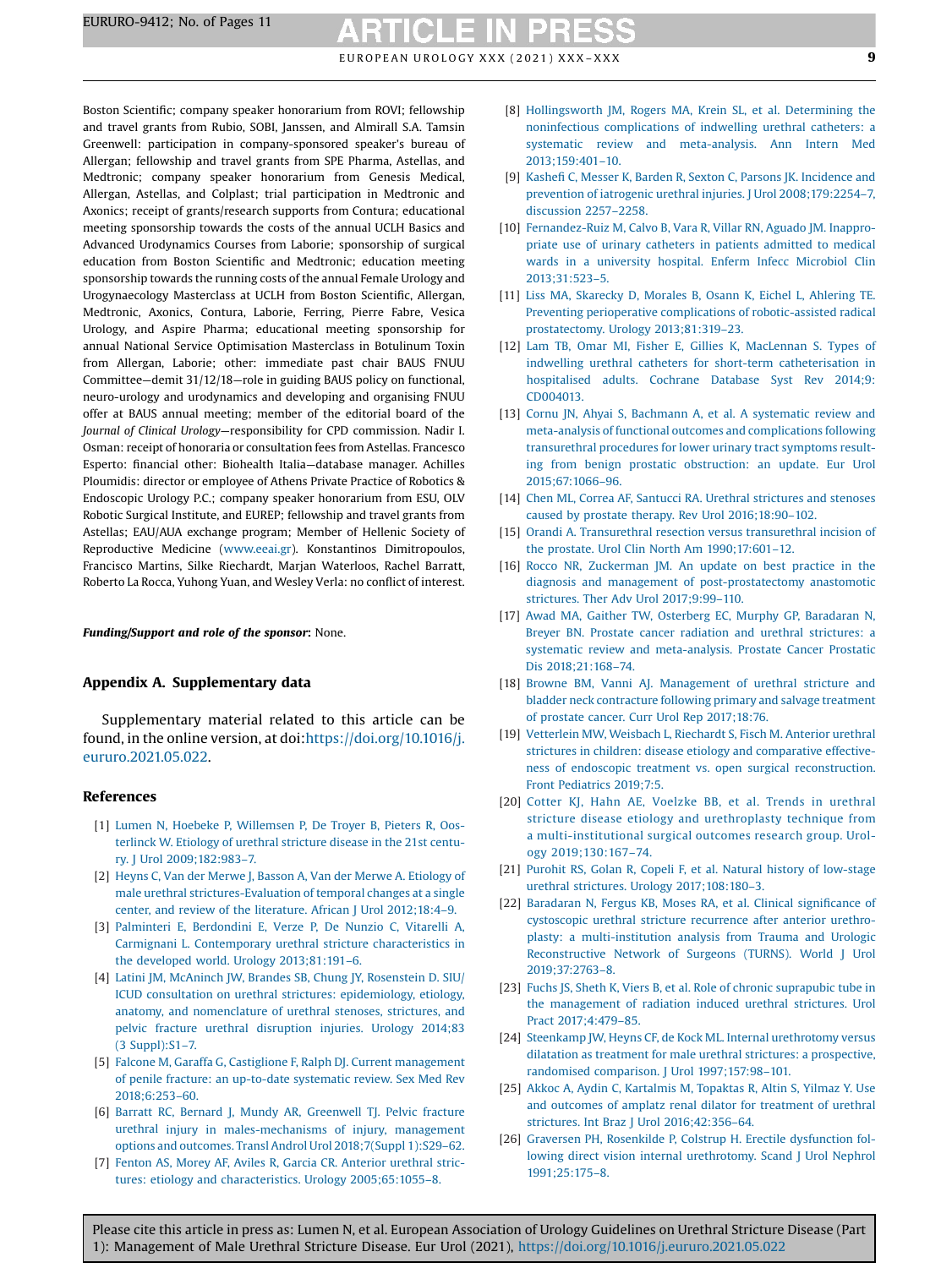- <span id="page-9-0"></span>[27] Barbagli G, Fossati N, Montorsi F, et al. Focus on internal urethrotomy as primary treatment for untreated bulbar urethral [strictures:](http://refhub.elsevier.com/S0302-2838(21)00391-2/sbref0135) results from a [multivariable](http://refhub.elsevier.com/S0302-2838(21)00391-2/sbref0135) analysis. Eur Urol Focus 2020;6:164–9.
- [28] Rosenbaum CM, Schmid M, Ludwig TA, et al. Internal [urethrotomy](http://refhub.elsevier.com/S0302-2838(21)00391-2/sbref0140) in patients with [recurrent](http://refhub.elsevier.com/S0302-2838(21)00391-2/sbref0140) urethral stricture after buccal mucosa graft [urethroplasty.](http://refhub.elsevier.com/S0302-2838(21)00391-2/sbref0140) World J Urol 2015;33:1337–44.
- [29] Jin T, Li H, Jiang LH, Wang L, Wang KJ. [Safety](http://refhub.elsevier.com/S0302-2838(21)00391-2/sbref0145) and efficacy of laser and cold knife [urethrotomy](http://refhub.elsevier.com/S0302-2838(21)00391-2/sbref0145) for urethral stricture. Chin Med J(Engl) [2010;123:1589](http://refhub.elsevier.com/S0302-2838(21)00391-2/sbref0145)–95.
- [30] [Zhang](http://refhub.elsevier.com/S0302-2838(21)00391-2/sbref0150) K, Qi E, Zhang Y, Sa Y, Fu Q. Efficacy and safety of local steroids for urethra strictures: a [systematic](http://refhub.elsevier.com/S0302-2838(21)00391-2/sbref0150) review and metaanalysis. J Endourol [2014;28:962](http://refhub.elsevier.com/S0302-2838(21)00391-2/sbref0150)–8.
- [31] Ali L, [Shahzad](http://refhub.elsevier.com/S0302-2838(21)00391-2/sbref0155) M, Orakzai N, Khan I, Ahmad M. Efficacy of mitomycin C in reducing [recurrence](http://refhub.elsevier.com/S0302-2838(21)00391-2/sbref0155) of anterior urethral stricture after internal optical [urethrotomy.](http://refhub.elsevier.com/S0302-2838(21)00391-2/sbref0155) Korean J Urol 2015;56:650–5.
- [32] Jackson MJ, [Veeratterapillay](http://refhub.elsevier.com/S0302-2838(21)00391-2/sbref0160) R, Harding CK, Dorkin TJ. Intermittent [self-dilatation](http://refhub.elsevier.com/S0302-2838(21)00391-2/sbref0160) for urethral stricture disease in males. Cochrane Database Syst Rev [2014;12:CD010258.](http://refhub.elsevier.com/S0302-2838(21)00391-2/sbref0160)
- [33] Jordan GH, Wessells H, Secrest C, et al. Effect of a [temporary](http://refhub.elsevier.com/S0302-2838(21)00391-2/sbref0165) [thermo-expandable](http://refhub.elsevier.com/S0302-2838(21)00391-2/sbref0165) stent on urethral patency after dilation or internal [urethrotomy](http://refhub.elsevier.com/S0302-2838(21)00391-2/sbref0165) for recurrent bulbar urethral stricture: results from a 1-year randomized trial. J Urol [2013;190:130](http://refhub.elsevier.com/S0302-2838(21)00391-2/sbref0165)–6.
- [34] Horiguchi A, Shinchi M, [Masunaga](http://refhub.elsevier.com/S0302-2838(21)00391-2/sbref0170) A, Ito K, Asano T, Azuma R. Do [Transurethral](http://refhub.elsevier.com/S0302-2838(21)00391-2/sbref0170) treatments increase the complexity of urethral strictures? J Urol [2018;199:508](http://refhub.elsevier.com/S0302-2838(21)00391-2/sbref0170)–14.
- [35] Treiyer A, Anheuser P, Reisch B, Steffens J. [\[Treatment](http://refhub.elsevier.com/S0302-2838(21)00391-2/sbref0175) of urethral meatus stenosis due to Balanitis xerotic [obliterans.](http://refhub.elsevier.com/S0302-2838(21)00391-2/sbref0175) Long term results using the [meatoplasty](http://refhub.elsevier.com/S0302-2838(21)00391-2/sbref0175) of Malone]. Acta Urol Esp [2011;35:494](http://refhub.elsevier.com/S0302-2838(21)00391-2/sbref0175)–8.
- [36] Tijani KH, Ojewola RW, [Odusanya](http://refhub.elsevier.com/S0302-2838(21)00391-2/sbref0180) B, Yahya GL. Dorsal island penile [fasciocutaneous](http://refhub.elsevier.com/S0302-2838(21)00391-2/sbref0180) flap for fossa navicularis and meatal strictures: short and [intermediate](http://refhub.elsevier.com/S0302-2838(21)00391-2/sbref0180) term outcome in West African men. Urol J [2015;12:2267](http://refhub.elsevier.com/S0302-2838(21)00391-2/sbref0180)–70.
- [37] Meeks JJ, Barbagli G, [Mehdiratta](http://refhub.elsevier.com/S0302-2838(21)00391-2/sbref0185) N, Granieri MA, Gonzalez CM. Distal [urethroplasty](http://refhub.elsevier.com/S0302-2838(21)00391-2/sbref0185) for isolated fossa navicularis and meatal strictures. BJU Int [2012;109:616](http://refhub.elsevier.com/S0302-2838(21)00391-2/sbref0185)–9.
- [38] Bastian PJ, Mayer M, Tritschler S, et al. [Single-stage](http://refhub.elsevier.com/S0302-2838(21)00391-2/sbref0190) dorsal inlay for reconstruction of recurrent [peno-glandular](http://refhub.elsevier.com/S0302-2838(21)00391-2/sbref0190) stenosis. World J Urol [2012;30:715](http://refhub.elsevier.com/S0302-2838(21)00391-2/sbref0190)–21.
- [39] Shakir NA, Fuchs JS, Haney N, et al. [Excision](http://refhub.elsevier.com/S0302-2838(21)00391-2/sbref0195) and primary anastomosis [reconstruction](http://refhub.elsevier.com/S0302-2838(21)00391-2/sbref0195) for traumatic strictures of the pendulous urethra. Urology [2019;125:234](http://refhub.elsevier.com/S0302-2838(21)00391-2/sbref0195)–8.
- [40] Mori RL, Angermeier KW. Staged [urethroplasty](http://refhub.elsevier.com/S0302-2838(21)00391-2/sbref0200) in the management of [complex](http://refhub.elsevier.com/S0302-2838(21)00391-2/sbref0200) anterior urethral stricture disease. Transl Androl Urol [2015;4:29](http://refhub.elsevier.com/S0302-2838(21)00391-2/sbref0200)–34.
- [41] Mangera A, Patterson JM, Chapple CR. A [systematic](http://refhub.elsevier.com/S0302-2838(21)00391-2/sbref0205) review of graft [augmentation](http://refhub.elsevier.com/S0302-2838(21)00391-2/sbref0205) urethroplasty techniques for the treatment of anterior urethral strictures. Eur Urol [2011;59:797](http://refhub.elsevier.com/S0302-2838(21)00391-2/sbref0205)–814.
- [42] Kulkarni S, Barbagli G, [Kirpekar](http://refhub.elsevier.com/S0302-2838(21)00391-2/sbref0210) D, Mirri F, Lazzeri M. Lichen [sclerosus](http://refhub.elsevier.com/S0302-2838(21)00391-2/sbref0210) of the male genitalia and urethra: surgical options and results in a multicenter [international](http://refhub.elsevier.com/S0302-2838(21)00391-2/sbref0210) experience with 215 patients. Eur Urol [2009;55:945](http://refhub.elsevier.com/S0302-2838(21)00391-2/sbref0210)–54.
- [43] Barbagli G, Fossati N, Larcher A, et al. [Correlation](http://refhub.elsevier.com/S0302-2838(21)00391-2/sbref0215) between primary [hypospadias](http://refhub.elsevier.com/S0302-2838(21)00391-2/sbref0215) repair and subsequent urethral strictures in a series of 408 adult patients. Eur Urol Focus [2017;3:287](http://refhub.elsevier.com/S0302-2838(21)00391-2/sbref0215)–92.
- [44] Barbagli G, [Sansalone](http://refhub.elsevier.com/S0302-2838(21)00391-2/sbref0220) S, Djinovic R, Romano G, Lazzeri M. Current controversies in [reconstructive](http://refhub.elsevier.com/S0302-2838(21)00391-2/sbref0220) surgery of the anterior urethra: a clinical overview. Int Braz J Urol [2012;38:307](http://refhub.elsevier.com/S0302-2838(21)00391-2/sbref0220)–16, discussion 316.
- [45] Esperto F, [Ploumidis](http://refhub.elsevier.com/S0302-2838(21)00391-2/sbref0225) A, Verla W, et al. What is the role of one-stage oral mucosa [urethroplasty](http://refhub.elsevier.com/S0302-2838(21)00391-2/sbref0225) in the management of strictures due to male lichen sclerosus? [PROSPERO](http://refhub.elsevier.com/S0302-2838(21)00391-2/sbref0225) 2021.
- [46] Morey AF, Watkin N, Shenfeld O, [Eltahawy](http://refhub.elsevier.com/S0302-2838(21)00391-2/sbref0230) E, Giudice C. SIU/ICUD [consultation](http://refhub.elsevier.com/S0302-2838(21)00391-2/sbref0230) on urethral strictures: anterior urethra—primary [anastomosis.](http://refhub.elsevier.com/S0302-2838(21)00391-2/sbref0230) Urology 2014;83(3 Suppl):S23–6.
- [47] Beysens M, Palminteri E, Oosterlinck W, et al. [Anastomotic](http://refhub.elsevier.com/S0302-2838(21)00391-2/sbref0235) repair versus free graft [urethroplasty](http://refhub.elsevier.com/S0302-2838(21)00391-2/sbref0235) for bulbar strictures: a focus on the impact on sexual function. Adv Urol [2015;2015:912438](http://refhub.elsevier.com/S0302-2838(21)00391-2/sbref0235).
- [48] Chapman DW, Cotter K, Johnsen NV, et al. [Nontransecting](http://refhub.elsevier.com/S0302-2838(21)00391-2/sbref0240) techniques reduce sexual dysfunction after [anastomotic](http://refhub.elsevier.com/S0302-2838(21)00391-2/sbref0240) bulbar urethroplasty: results of a [multi-institutional](http://refhub.elsevier.com/S0302-2838(21)00391-2/sbref0240) comparative analysis. J Urol [2019;201:364](http://refhub.elsevier.com/S0302-2838(21)00391-2/sbref0240)–70.
- [49] Waterloos M, Verla W, [Oosterlinck](http://refhub.elsevier.com/S0302-2838(21)00391-2/sbref0245) W, Francois P, Lumen N. Excision and primary [anastomosis](http://refhub.elsevier.com/S0302-2838(21)00391-2/sbref0245) for short bulbar strictures: is it safe to change from the transecting towards the [nontransecting](http://refhub.elsevier.com/S0302-2838(21)00391-2/sbref0245) technique? BioMed Res Int [2018;2018:3050537.](http://refhub.elsevier.com/S0302-2838(21)00391-2/sbref0245)
- [50] Yuri P, Wahyudi I, Rodjani A. [Comparison](http://refhub.elsevier.com/S0302-2838(21)00391-2/sbref0250) between end-to-end [anastomosis](http://refhub.elsevier.com/S0302-2838(21)00391-2/sbref0250) and buccal mucosa graft in short segment bulbar urethral stricture: a [meta-analysis](http://refhub.elsevier.com/S0302-2838(21)00391-2/sbref0250) study. Acta Med Indonesia [2016;48:17](http://refhub.elsevier.com/S0302-2838(21)00391-2/sbref0250)–27.
- [51] [Kahokehr](http://refhub.elsevier.com/S0302-2838(21)00391-2/sbref0255) AA, Granieri MA, Webster GD, Peterson AC. A critical analysis of bulbar [urethroplasty](http://refhub.elsevier.com/S0302-2838(21)00391-2/sbref0255) stricture recurrence: characteristics and management. J Urol [2018;200:1302](http://refhub.elsevier.com/S0302-2838(21)00391-2/sbref0255)–7.
- [52] Barratt RC, Chan G, La Roccac R, et al. Free graft augmentation urethroplasty for bulbar urethral strictures: which technique is best? A systematic review. Eur Urol 2021. [http://dx.doi.org/10.](http://dx.doi.org/10.1016/j.eururo.2021.03.026) [1016/j.eururo.2021.03.026,](http://dx.doi.org/10.1016/j.eururo.2021.03.026) Apr 16;S0302-2838(21)00232-3.
- [53] Warner JN, Malkawi I, Dhradkeh M, et al. A [multi-institutional](http://refhub.elsevier.com/S0302-2838(21)00391-2/sbref0260) evaluation of the management and outcomes of [long-segment](http://refhub.elsevier.com/S0302-2838(21)00391-2/sbref0260) urethral strictures. Urology [2015;85:1483](http://refhub.elsevier.com/S0302-2838(21)00391-2/sbref0260)–7.
- [54] Kozinn SI, Harty NJ, Zinman L, Buckley JC. [Management](http://refhub.elsevier.com/S0302-2838(21)00391-2/sbref0265) of complex anterior urethral strictures with [multistage](http://refhub.elsevier.com/S0302-2838(21)00391-2/sbref0265) buccal mucosa graft [reconstruction.](http://refhub.elsevier.com/S0302-2838(21)00391-2/sbref0265) Urology 2013;82:718–22.
- [55] Barbagli G, De Angelis M, Romano G, Lazzeri M. Clinical [outcome](http://refhub.elsevier.com/S0302-2838(21)00391-2/sbref0270) and quality of life [assessment](http://refhub.elsevier.com/S0302-2838(21)00391-2/sbref0270) in patients treated with perineal [urethrostomy](http://refhub.elsevier.com/S0302-2838(21)00391-2/sbref0270) for anterior urethral stricture disease. J Urol [2009;182:548](http://refhub.elsevier.com/S0302-2838(21)00391-2/sbref0270)–57.
- [56] DeLong J, [McCammon](http://refhub.elsevier.com/S0302-2838(21)00391-2/sbref0275) K, Capiel L, et al. Augmented perineal urethrostomy using a dorsal buccal mucosal graft, [bi-institutional](http://refhub.elsevier.com/S0302-2838(21)00391-2/sbref0275) study. World J Urol [2017;35:1285](http://refhub.elsevier.com/S0302-2838(21)00391-2/sbref0275)–90.
- [57] French D, Hudak SJ, Morey AF. The "7-flap" perineal [urethrostomy.](http://refhub.elsevier.com/S0302-2838(21)00391-2/sbref0280) Urology [2011;77:1487](http://refhub.elsevier.com/S0302-2838(21)00391-2/sbref0280)–9.
- [58] [Ramchandani](http://refhub.elsevier.com/S0302-2838(21)00391-2/sbref0285) P, Banner MP, Berlin JW, Dannenbaum MS, Wein AJ. Vesicourethral anastomotic strictures after radical [prostatectomy:](http://refhub.elsevier.com/S0302-2838(21)00391-2/sbref0285) efficacy of [transurethral](http://refhub.elsevier.com/S0302-2838(21)00391-2/sbref0285) balloon dilation. Radiology [1994;193:345](http://refhub.elsevier.com/S0302-2838(21)00391-2/sbref0285)–9.
- [59] Kumar P, Nargund VH. Management of post-radical [prostatectomy](http://refhub.elsevier.com/S0302-2838(21)00391-2/sbref0290) anastomotic stricture by endoscopic [transurethral](http://refhub.elsevier.com/S0302-2838(21)00391-2/sbref0290) balloon dilatation. Scand J Urol Nephrol [2007;41:314](http://refhub.elsevier.com/S0302-2838(21)00391-2/sbref0290)–5.
- [60] Ishii G, Naruoka T, Kasai K, et al. High [pressure](http://refhub.elsevier.com/S0302-2838(21)00391-2/sbref0295) balloon dilation for vesicourethral anastomotic strictures after radical [prostatectomy.](http://refhub.elsevier.com/S0302-2838(21)00391-2/sbref0295) BMC Urol [2015;15:62](http://refhub.elsevier.com/S0302-2838(21)00391-2/sbref0295).
- [61] LaBossiere JR, Cheung D, Rourke K. [Endoscopic](http://refhub.elsevier.com/S0302-2838(21)00391-2/sbref0300) treatment of vesicourethral stenosis after radical [prostatectomy:](http://refhub.elsevier.com/S0302-2838(21)00391-2/sbref0300) outcomes and predictors of success. J Urol [2016;195:1495](http://refhub.elsevier.com/S0302-2838(21)00391-2/sbref0300)–500.
- [62] Kravchick S, Lobik L, Peled R, Cytron S. Transrectal [ultrasonogra](http://refhub.elsevier.com/S0302-2838(21)00391-2/sbref0305)[phy-guided](http://refhub.elsevier.com/S0302-2838(21)00391-2/sbref0305) injection of long-acting steroids in the treatment of [recurrent/resistant](http://refhub.elsevier.com/S0302-2838(21)00391-2/sbref0305) anastomotic stenosis after radical prostatectomy. J Endourol [2013;27:875](http://refhub.elsevier.com/S0302-2838(21)00391-2/sbref0305)–9.
- [63] Giannarini G, Manassero F, [Mogorovich](http://refhub.elsevier.com/S0302-2838(21)00391-2/sbref0310) A, et al. Cold-knife incision of anastomotic strictures after radical retropubic [prostatectomy](http://refhub.elsevier.com/S0302-2838(21)00391-2/sbref0310) with bladder neck [preservation:](http://refhub.elsevier.com/S0302-2838(21)00391-2/sbref0310) efficacy and impact on urinary continence status. Eur Urol [2008;54:647](http://refhub.elsevier.com/S0302-2838(21)00391-2/sbref0310)–56.
- [64] Lagerveld BW, Laguna MP, [Debruyne](http://refhub.elsevier.com/S0302-2838(21)00391-2/sbref0315) FM, De La Rosette JJ. [Holmium:YAG](http://refhub.elsevier.com/S0302-2838(21)00391-2/sbref0315) laser for treatment of strictures of vesicourethral anastomosis after radical [prostatectomy.](http://refhub.elsevier.com/S0302-2838(21)00391-2/sbref0315) J Endourol [2005;19:497](http://refhub.elsevier.com/S0302-2838(21)00391-2/sbref0315)–501.
- [65] Redshaw JD, [Broghammer](http://refhub.elsevier.com/S0302-2838(21)00391-2/sbref0320) JA, Smith 3rd TG, et al. Intralesional injection of mitomycin C at [transurethral](http://refhub.elsevier.com/S0302-2838(21)00391-2/sbref0320) incision of bladder neck